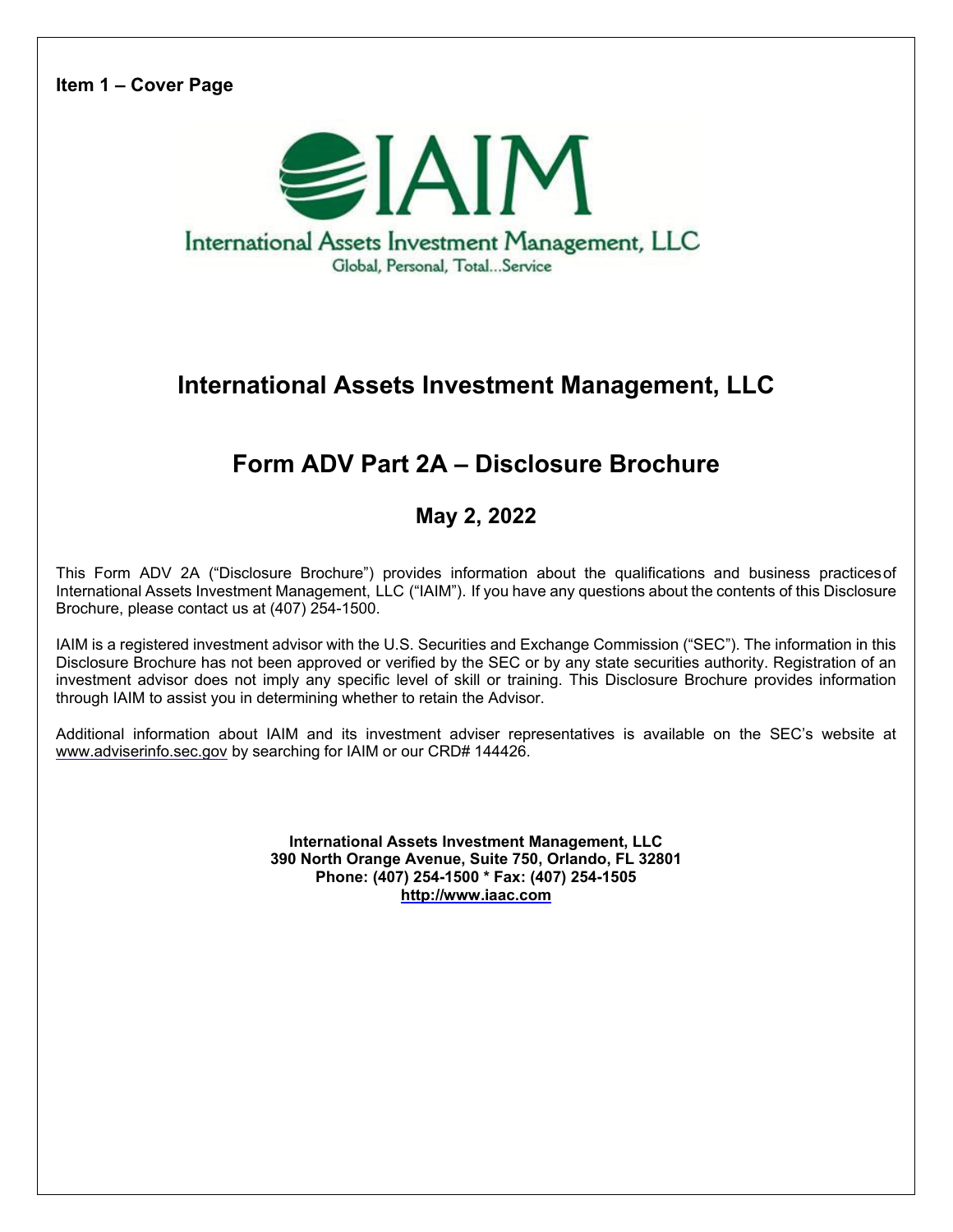# **Item 2 – Material Changes**

IAIM believes that communication and transparency are the foundation of its relationship with Clients and will continually strive to provide its Clients with complete and accurate information at all times. IAIM encourages all current and prospective Clients to read this Disclosure Brochure and discuss any questions you may have with us. And of course, we always welcome your feedback.

# Material Changes

IAIM's last Amendment to this Disclosure Brochure is dated March 30, 2022. IAIM is required to update certain information at least annually, within 90 days of our fiscal year end of December 31.

# Future Changes

From time to time, we may amend this Disclosure Brochure to reflect changes in our business practices, changesin regulations and routine annual updates as required by the securities regulators. This complete Disclosure Brochure or a Summary of Material Changes shall be provided to each Client annually or more frequently if a material change occurs in the business practices of IAIM that necessitate disclosure to Clients.

At any time, you may view the current Disclosure Brochure on-line at the SEC's Investment Adviser Public Disclosure website at www.adviserinfo.sec.gov by searching with our firm name or our CRD# 144426. You may also request a copy of this Disclosure Brochure at any time, by contacting us at (407) 254-1500.

Since the last update, there have been material changes to the following information:

Item 4: Advisory Services - added additional language, enhanced disclosure and conflict language

Item 5: Fees and Compensation - added additional language, enhanced disclosure and conflict language

Item 8: Methods of Analysis - added additional language and enhanced disclosures

Item 10: Other Financial Industry Activities and Affiliations – added a new affiliated broker dealer, additional language, enhanced disclosure and conflict language.

Item 11: Code of Ethics, Participation in Client Transactions and Personal Trading - added additional language, enhanced disclosure and conflict language.

Item 12: Brokerage Practices - added additional language, enhanced disclosure and conflict language.

Item 13: Review of Accounts - added additional language and enhanced disclosures

Item 14: Client Referrals and Other Compensation - added additional language, enhanced disclosure and conflict language.

Item 15: Custody - added additional language and enhanced disclosures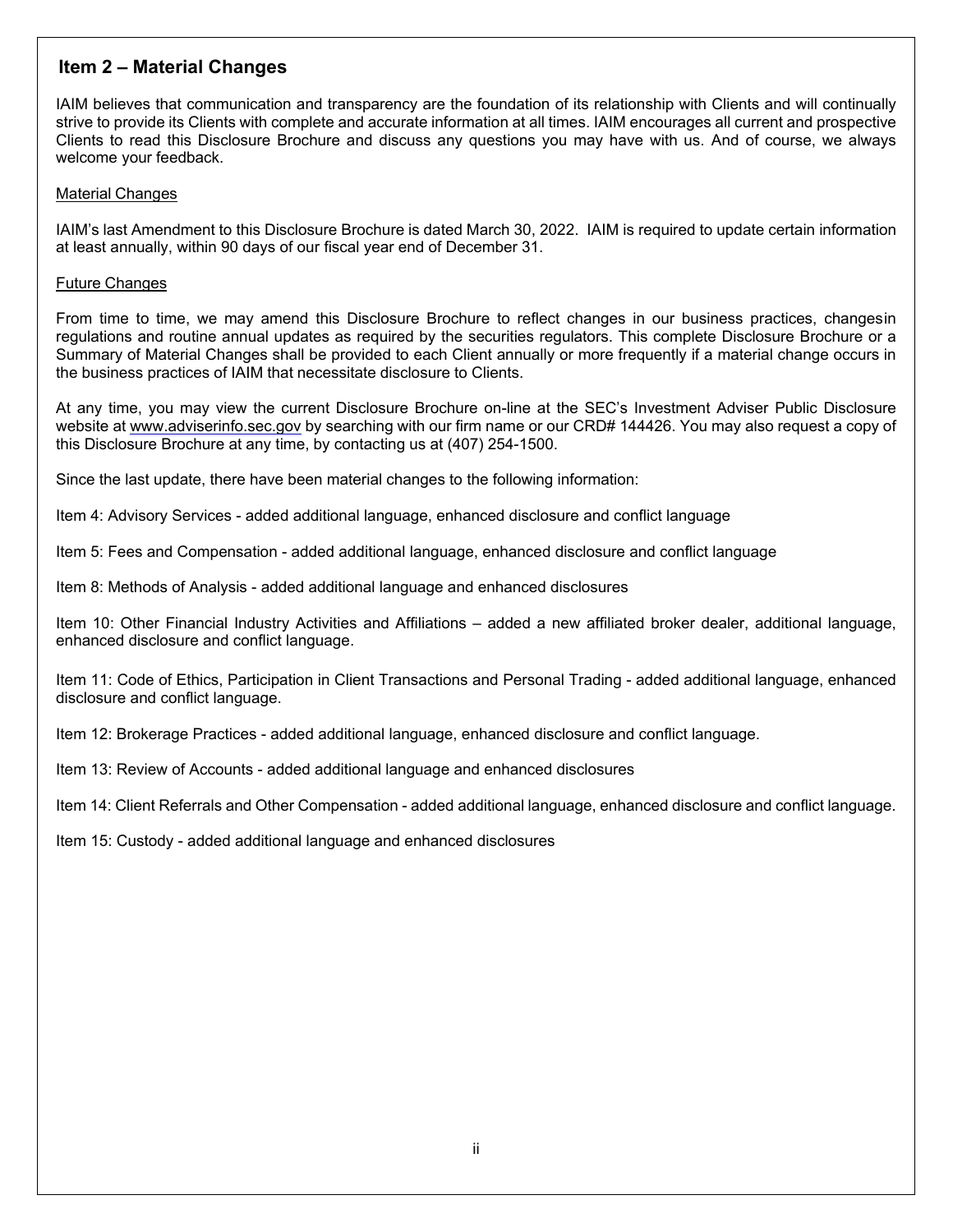# Item 3 - Table of Contents

| Item 11 - Code of Ethics, Participation or Interest in Client Transactions and Personal Trading20 |
|---------------------------------------------------------------------------------------------------|
|                                                                                                   |
|                                                                                                   |
|                                                                                                   |
|                                                                                                   |
|                                                                                                   |
|                                                                                                   |
|                                                                                                   |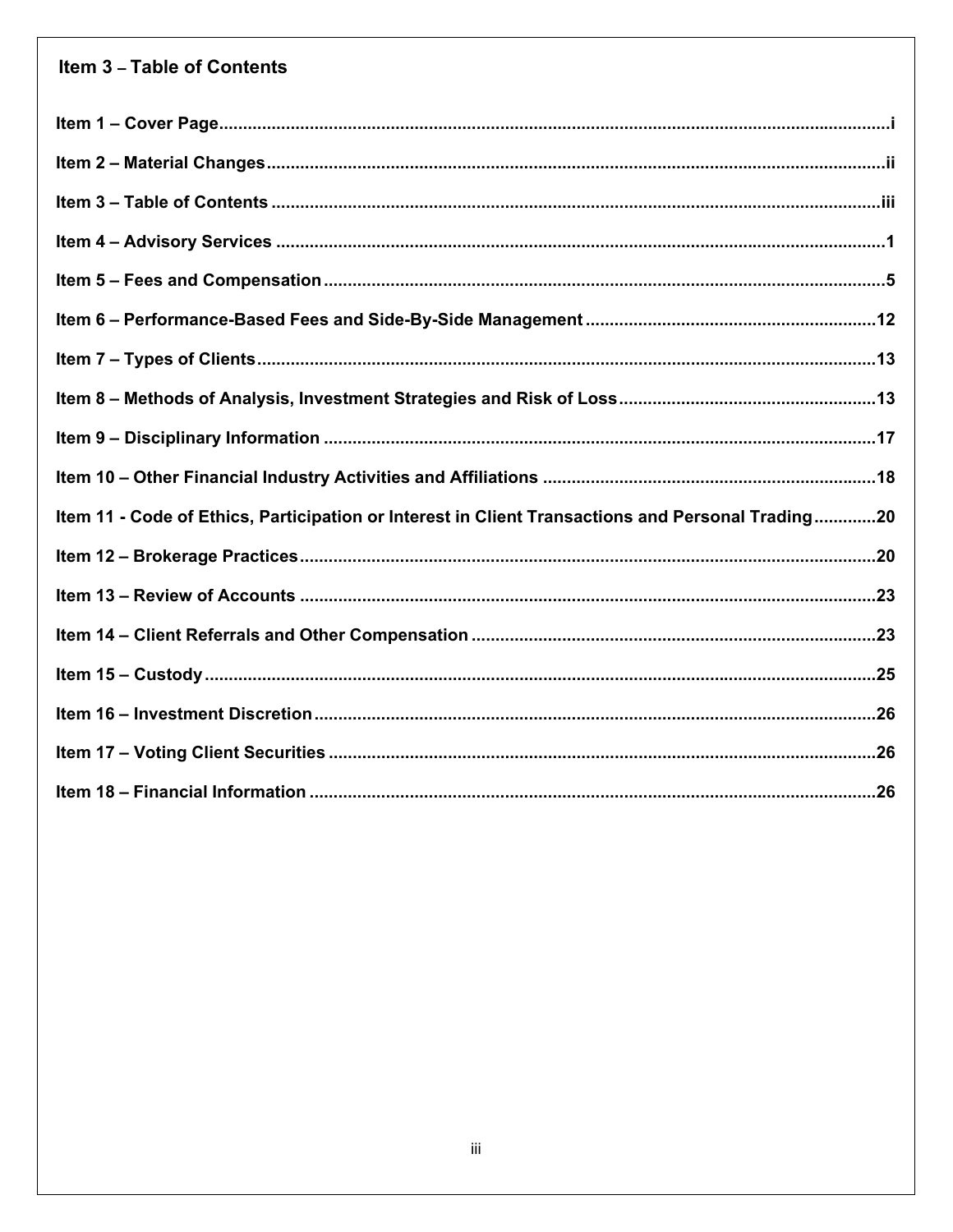# **Item 4 – Advisory Services**

# **A. Firm Information**

International Assets Advisory Investment Management, LLC ("IAIM") is a registered investment advisor with the U.S. Securities and Exchange Commission ("SEC") with its principal place of business in Orlando, Florida. IAIM began conducting business in 2007 and is owned by Pecunia Management, LLC ("Pecunia"), a Florida limited liability company.

IAIM has an expense sharing agreement with International Assets Advisory, LLC ("IAA"), a registered broker-dealer, Member FINRA/SIPC, to provide various administrative and support services, facilities, personnel, equipment, etc. As part of the expense sharing agreement, IAIM pays IAA for such services. IAA and IAIM are affiliated under common ownership by Pecunia. IAIM offers services through our network of independent investment advisor representatives ("IARs"). IARs may have their own legal business entities whose trade names and logos are used for marketing purposes and may appear on marketing materials or Client statements. These business names have been adopted by IAIM as d/b/a names under which we provide advisory services. The Client should understand that the businesses are legal entities of the IAR and not of IAIM. The IARs are under the supervision of IAIM, and the advisory services of the IAR are provided through IAIM. IAIM provides notice of all of its d/b/a names online at the SEC's Investment Adviser Public Disclosure website at www.adviserinfo.sec.gov by searching with our name or our CRD# 144426. This Disclosure Brochure provides information regarding the qualifications, business practices, and the advisory services provided by IAIM.

IAIM and its IARs serve as a fiduciary to Clients, as defined under applicable laws and regulations. As a fiduciary, IAIM and its IARs uphold a duty of loyalty, fairness and good faith toward each Client and seek to mitigate potential conflicts of interest. Our fiduciary commitment is further described in our Code of Ethics. For more information regarding our Code of Ethics, please see "Item 11 – Code of Ethics, Participation or Interest in Client Transactions and Personal Trading."

# **B. Advisory Services Offered**

IAIM generally provides investment advisory services to individuals, high net worth individuals, pensions and profit plans, charitable organizations, corporations, and other business entities (each referred to as a "Client"). These services generally fall into three categories – Investment Management Services, Referrals to Third Party Wrap Fee Programs and Financial Planning and Consulting.

## *Investment Management Services*

IAIM provides customized wealth management solutions for its Clients, through continuous personal Client contact and interaction while providing discretionary and non-discretionary investment management and related advisory services. IAIM works with each Client to identify their investment goals and objectives as well as risk tolerance and financial situation in order to create an investment strategy. IAIM will implement the investment strategy with its internal management and/or the use of affiliated and unaffiliated money managers or investment platforms (as described below).

IAIM's services are provided through independent IARs. This structure means that IARs are free to implement investment strategies and plans on their own accord. This structure is distinguished from some other registered investment advisors that mandate the Clients invest only in company-sponsored investment programs. IAIM believes strongly in the flexibility it provides to its independent IARs. To the extent that independent IARs employ IAIM-sponsored investment programs in Client accounts, it is because the independent IAR deems the investment program to be suitable for the Client and not because of any requirement to do so from IAIM.

IAIM provides investment advisory services and portfolio management services. It does not provide securities custodial services. At no time will IAIM accept or maintain custody of a Client's funds or securities, except for authorized deduction of IAIM's fees or as a result of a Client's implementation of a standing letter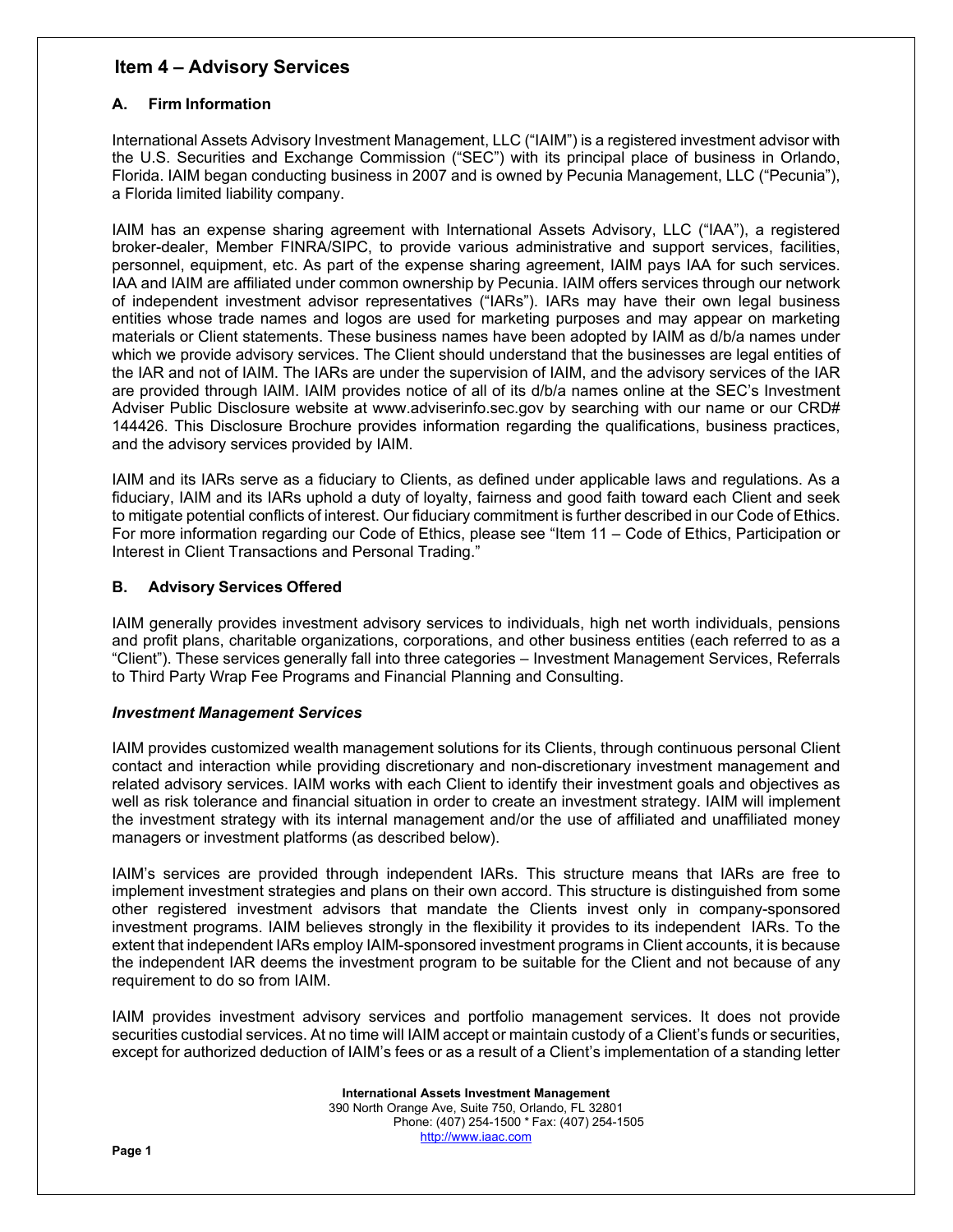of authorization. All Client assets will be managed within their designated account[s] at the Custodian, pursuant to the IAIM investment advisory agreement. Please see Item 12 – Brokerage Practices.

It is important to note that none of the advisory services described herein are intended as, or meant to be a substitute for, legal, accounting, actuarial, or tax advice. Clients should coordinate and discuss the impact of the financial advice they receive from the IAR with their attorney, accountant, and other professionals. Neither IAIM nor its IARs (unless they have the appropriate independent qualifications) are qualified to provide legal or accounting advice, and do not claim to tender such advice.

Below is a description of the various investment management services provided by IAIM.

#### *Internal Investment Management*

IAIM customizes its investment management services for its Clients. Portfolios are primarily constructed using mutual funds, exchange-traded funds ("ETFs"), individual stocks and fixed income securities. The IARs may also utilize other types of investments, as appropriate, to meet the needs of each particular Client.

IAIM generally employs a long-term investment approach for Clients, but may buy, sell or re-allocate positions that have been held less than one year to meet the objectives of the Client or due to market conditions. IARs construct, implement and monitor the Clients' portfolio to ensure it meets the goals, objectives, circumstances, and risk tolerance agreed to by the Client. Each Client will have the opportunity to place reasonable restrictions on the types of investments to be held in their respective portfolio, subject to acceptance by IAIM and IAR.

The specific advisory program selected by the Client will cost the Client more or less than purchasing program services separately. Factors that bear upon the cost of a particular advisory program in relation to the cost of the same services purchased separately include, but may not be limited to, the type and size of the account, the historical or expected size or number of trades for the account, the types of securities and strategies involved, and the number and range of supplementary advisory and Client-related services provided to the account.

IAIM and/or its IARs may recommend, on occasion, redistributing investment allocations to diversify the portfolio. IAIM and/or IARs may recommend specific positions to increase sector or asset class weightings. IARs may recommend employing cash positions as a possible hedge against market movement. IARs may recommend selling positions for reasons that include, but are not limited to, harvesting capital gains or losses, business or sector risk exposure to a specific security or class of securities, overvaluation or overweighting of the position(s) in the portfolio, change in risk tolerance of Client, generating cash to meet Client needs, or any risk deemed unacceptable for the Client's risk tolerance.

## *Solicitor Based Third Party Asset Manager Programs*

For appropriate Clients, the IAR may recommend that all or a portion of a Client's portfolio be implemented by utilizing one or more affiliated or unaffiliated money managers or investment platforms ("TPAMs"). The Client will be required to enter into one or more separate agreements with the TPAM(s) that provide for discretionary management by the TPAM(s) of the investment platform.

IAIM serves as both a solicitor of accounts to the TPAM and as the Client's primary advisor and relationship manager and will oversee the account to ensure the TPAM is managing consistent with the selected investment strategy or strategies. However, the TPAM will assume discretionary authority for the day-today investment management of those assets placed in their control. The IAR will assist and advise the Client in establishing investment objectives for their account, the selection of the TPAM, and defining any restrictions on the account.

TPAM services generally begin with the IAR obtaining the necessary financial data from the Client to assist with setting an appropriate investment objective, determining the suitability of the program and in opening an account with the TPAM. Depending on the program, the IAR may also assist the Client with selecting a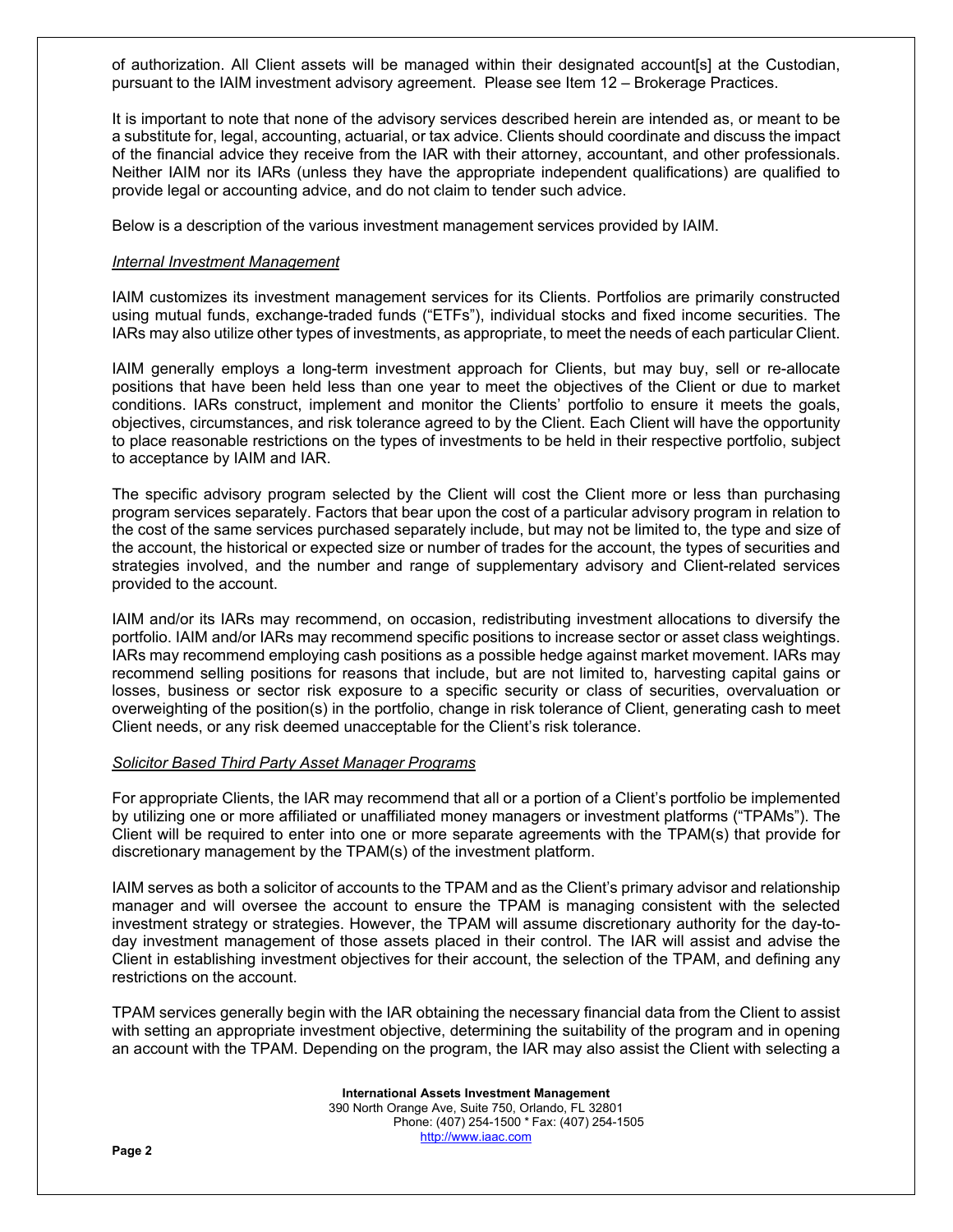model portfolio of securities designed and managed by either the TPAM or a selected portfolio management firm available through the TPAM responsible for providing discretionary asset management services. The TPAM or other third-party investment advisor is granted authority in its Client agreement to purchase and sell securities on a discretionary or non-discretionary basis pursuant to the investment objective chosen by the Client. In doing so, the TPAM or other third-party investment advisor typically constructs various model investment portfolios that are managed according to specific investment strategies associated with the respective models, and that are not generally customized for individual Clients (subject to the Client's ability to request reasonable investment restrictions on investing in securities or other special accommodations that may be made). In addition to portfolio management services, the TPAM sponsor will also generally arrange for custody of Client assets, trade execution, cashiering services, and such other services as outlined in their separate Client agreement and Disclosure Brochure.

Prior to entering into an agreement with a TPAM, the Client will be provided with each TPAM's Form ADV Part 2A Disclosure Brochure as well as a disclosure statement that defines the relationship between IAIM and the TPAM. IAIM does not receive any compensation from these TPAMs or Investment Platforms, other than IAIM's investment advisory fee (described in "Item 5 – Fees and Compensation")

The following paragraph contains important conflicts of interest to consider. Assets managed by a TPAM are not considered assets under management of IAIM. Many investment advisory firms are measured, in part, by the amount of assets under management as reported in this Disclosure Brochure. The fact that IAIM cannot count assets advised in a TPAM program as its assets under management creates a conflict of interest inasmuch as it acts as a barrier to recommending TPAM programs. The effect of this conflict is mitigated by the independence of IAIM's IARs, who are not required to have Client account recommendations approved by IAIM.

# *Sub-Adviser Based Third Party Asset Management Programs*

IAIM can enter into sub-advisory relationships in which it contracts with a TPAM to provide investment management services to a Client account. IAIM and the Sub-Adviser are jointly responsible for the ongoing management of the account. Your IAR is responsible for assisting you with completing the investor profile questionnaire or any account opening documentation. While each TPAM may have a different name for their questionnaire, your responses will assist your IAR with understanding your investment objectives, financial situation, risk tolerance, investment time horizon and other personal information. Based on the answers that you provide to your IAR, he/she will assist you in determining which TPAM model or portfolio strategy is appropriate for you. As part of establishing a new account, you will receive both our Disclosure Brochure as well as the TPAM's Disclosure Brochure.

Since each TPAM is uniquely structured with different investment products, please ensure that you carefully review all documents provided to you on behalf of the TPAM. These documents include, but are not limited to:

- The TPAM's Form ADV Part 2A or Disclosure Brochure for specific program descriptions.
- The TPAM's Client Agreement as well as any other agreement entered into regarding a TPAM Program, for specific contractual terms (including fees, billing methods, administrative and other fees, etc.).
- Any additional disclosure or offering documents provided by the TPAM in connection with investment products.

## *Referrals to Wrap Fee Programs*

IARs may also use one or more third party so-called Wrap Fee programs sponsored by an unaffiliated thirdparty broker dealers/investment advisors as listed below to manage your assets. Programs available include the following (as of the date of this Disclosure Brochure) and are available only on a fee-only basis:

- RBC Advisor
- RBC Unified Portfolio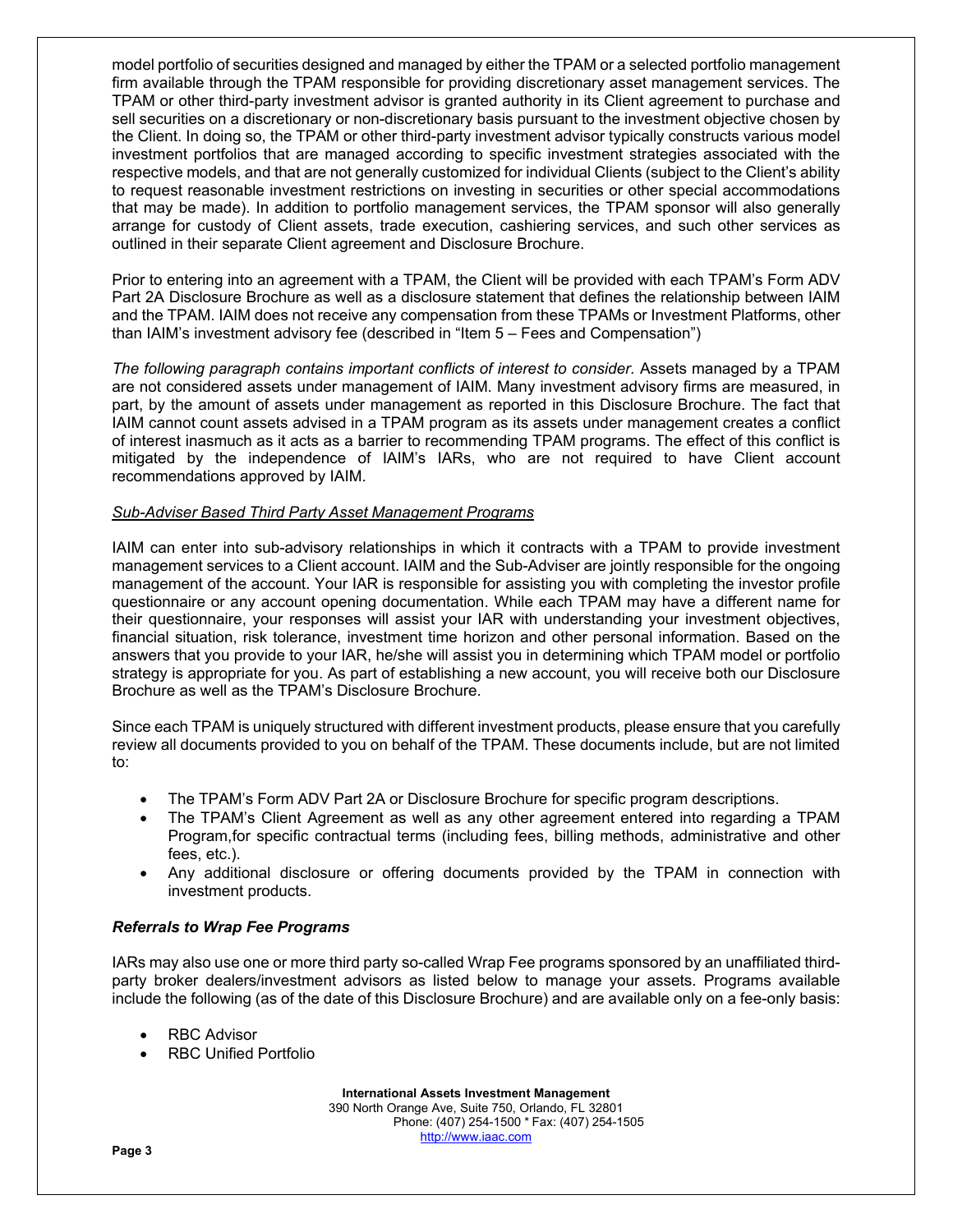RBC Consulting Services

The above programs are sponsored by RBC Capital Markets ("RBC CM"), a securities broker/dealer registered with the SEC and FINRA. Please see the Part 2A, Brochure Supplement that you are provided for each of these programs (the so-called Wrap Fee Disclosure Brochure). This Wrap Fee Disclosure Brochure identifies all relevant fees, expenses, and other charges (and how the program works) to you.

The following paragraph contains important conflicts of interest to consider. Assets managed in a subadvised account program are counted as assets under management of IAIM and the sub-adviser. Many investment advisory firms are measured, in part, by the amount assets under management as reported in this Disclosure Brochure. In a sub-advised investment program, both the sub-adviser and IAIM are responsible for the management of the invested assets, though in practice, investment management is vested almost entirely in the sub-adviser. This structure increases IAIM's risk of Client complaints stemming from account management by the sub-adviser and prompts IAIM to engage in time consuming and costly oversight of sub-advisory relationships.

## *Financial Planning and Consulting Services*

IAIM provides a variety of financial planning and consulting services to individuals and families, pursuant to a written financial planning and consulting agreement. Services are offered in several areas of a Client's financial situation, depending on their goals, objectives and financial situation. Financial planning is a separate service from IAIM's investment management services. Clients have full discretion as to how they choose to implement the recommendations discussed in the financial plan.

Financial planning and consulting services will usually include general recommendations for a course of activity or specific actions to be taken by the Client. For example, recommendations may be made that the Client start or revise their investment programs, commence or alter retirement savings, establish education savings and/or charitable giving programs. IAIM may also refer Clients to an accountant, attorney or other specialist as appropriate for their unique situation. For certain financial planning engagements, the Advisor will provide a written summary of Client's financial situation, observations, and recommendations. For consulting or ad-hoc engagements, the Advisor may not provide a written summary. Plans or consultations are typically completed within six months of contract date, assuming all information and documents requested are provided promptly.

*The following paragraph contains important conflicts of interest to consider.* Financial planning recommendations may pose a conflict between the interests of the IAR and the interests of the Client. For example, a recommendation to engage the IAR for investment management services or to increase the level of investment assets with the IAR would pose a conflict, as it would increase the advisory fees paid to the IAR. The effect of this conflict is mitigated by the independence of the Clients. Clients are not required to use IAIM or any of its IARs for investment services incorporated into a financial plan or consulting engagement. An additional agreement will be required if the Client chooses to utilize the representative for further investment management services.

#### *Retirement Plan Advisory Services*

IAIM provides plan advisory services to company retirement plans (each a "Plan") and the sponsor of the Plan (herein the "Plan Sponsor"). Services are tailored to the size and complexity of the Plan and the needs of the Plan Sponsor and/or the participants in the Plan (each a "Plan Participant"), pursuant to the terms of the retirement plan advisory agreement. IAIM may provide retirement plan advisory services on behalf of the Plan and Plan Sponsor as defined under ERISA 3(21). IARs do not act as investment managers and are not considered to be a Section 3(38) fiduciary.

#### *Client Role and Obligations Relative to IAIM's Advisory Services*

IAIM relies on forthright communication from its Clients in order to provide them with investment services. It is imperative that Clients be direct, honest and fulsome with their investment criteria, investment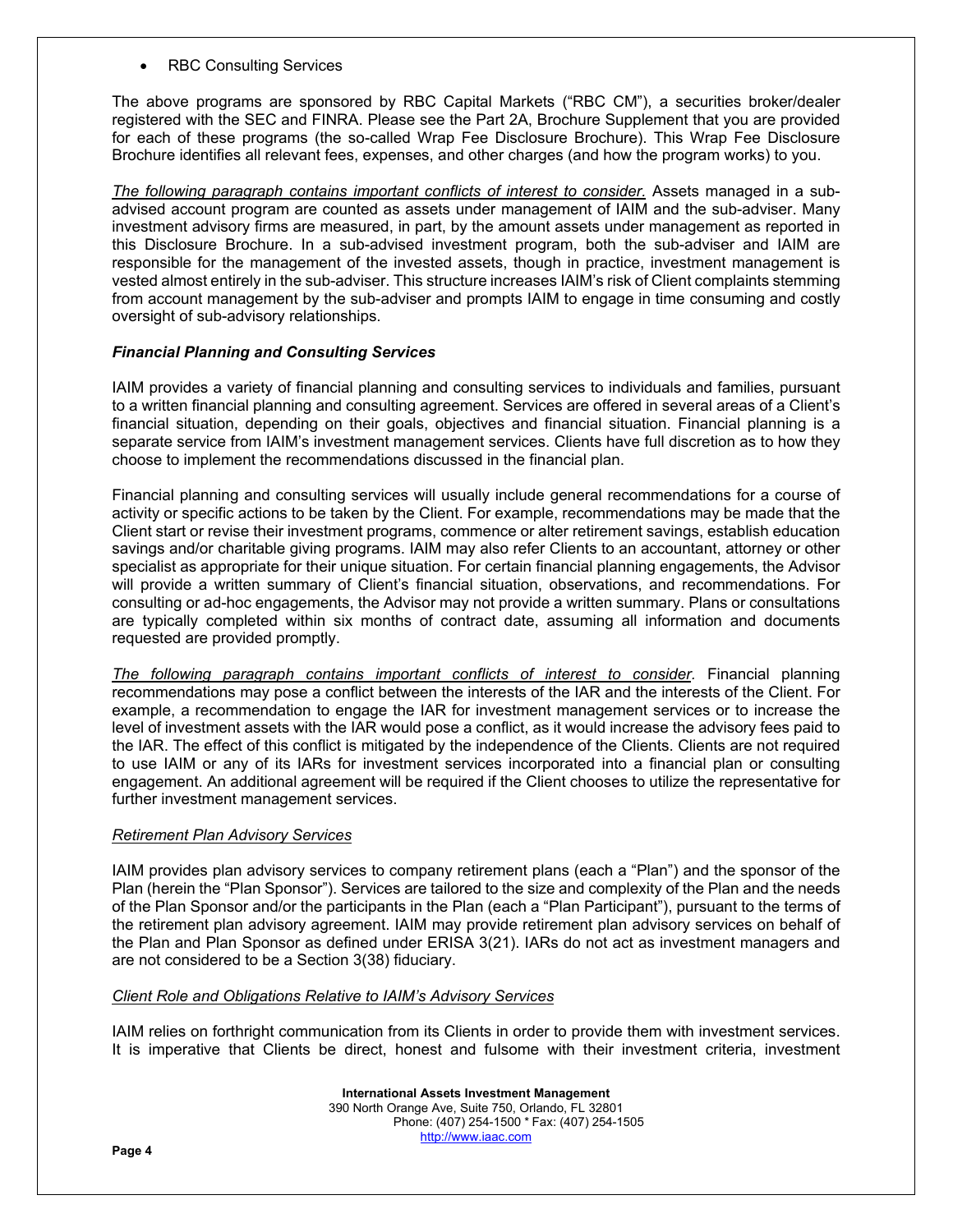knowledge, holdings, goals, time horizon and other important factors. Clients are obliged to report changes in their financial situation including the factors enumerated above, as soon as possible.

# **C. Tailored Relationships**

IAIM, makes available through its IARs, advisory services to meet most individual Client needs and objectives. It is the role of the IAR to meet with Clients and determine which option(s) are most suitable in assisting the Clients with meeting their investment needs. Certain programs available through IAIM may be utilized by multiple Clients that have similar time horizons, needs and objectives. IAIM offers Clients the ability to place restrictions on their advisory account(s). In general, the restrictions may include security type, specific securities, and cash balance requirement. Under certain situations a restriction may prevent IAIM from providing investment choices to meet a Client's needs. In the event a restriction does impair IAIM's ability to manage a portfolio effectively the Client engagement may be terminated under the terms of the contract.

# **D. Assets Under Management**

As of December 31, 2021, IAIM manages approximately \$1,359,989,953 in assets, of which \$1,155,991,461 are managed on a discretionary basis and \$203,998,492 on a non-discretionary basis. Clients may request more current information at any time by contacting their IAR.

# **Item 5 – Fees and Compensation**

The following paragraphs detail the fee structure and compensation methodology for services provided by IAIM. Each Client shall sign one or more agreements that detail the responsibilities of IAIM and the Client.

# **A. Fees for Advisory Services**

## *Investment Advisory Services*

Asset based investment advisory fees are paid in advance or arrears, on a monthly or quarterly basis. Whether the fees are paid in advance or arrears depends on the agreement between the Client and IAIM and subject to the limitations of the custodian of the Client's account and/or the terms of the investment advisory agreement. Asset based investment advisory fees are charged at an annual rate up to 3.00% depending on several factors, including the overall size of the relationship, the inclusion/exclusion of transaction fees and/or the complexity of the services to be provided. Fees are typically based on the market value of assets under management at the end of the prior month or quarter but may at times be offered as a fixed quarterly fee. The fee is negotiated between the Client and the IAR. IAIM does not maintain a static fee schedule – meaning that all advisory fees are customized to the individual needs of the Client and the advisor. Some IARs may adhere to a static fee schedule for their own Clients within IAIM's stated asset based advisory fee range.

The asset-based investment advisory fee in the first month or quarter of service is prorated from the inception date of the Client's accountisl to the end of the first month or quarter. The Client's fees will take into consideration the aggregate assets under management with the IAR. All securities held in accounts managed by IAIM will be independently valued by the Custodian (as discussed in Item 12). IAIM will not have the authority or responsibility to value portfolio securities.

Clients may make additions to and withdrawals from their accounts at any time, subject to IAIM's right to terminate an account. Additions may be in cash or securities provided that IAIM reserves the right to liquidate any transferred securities or decline to accept particular securities into a Client's accounts. Clients may withdraw account assets on notice to IAIM, subject to the usual and customary securities settlement procedures. However, IAIM designs its portfolios as long-term investments and the withdrawal of assets may impair the achievement of a Client's investment objectives. IAIM and/or the IAR may consult with Clients about the options and ramifications of transferring securities. However, Clients are advised that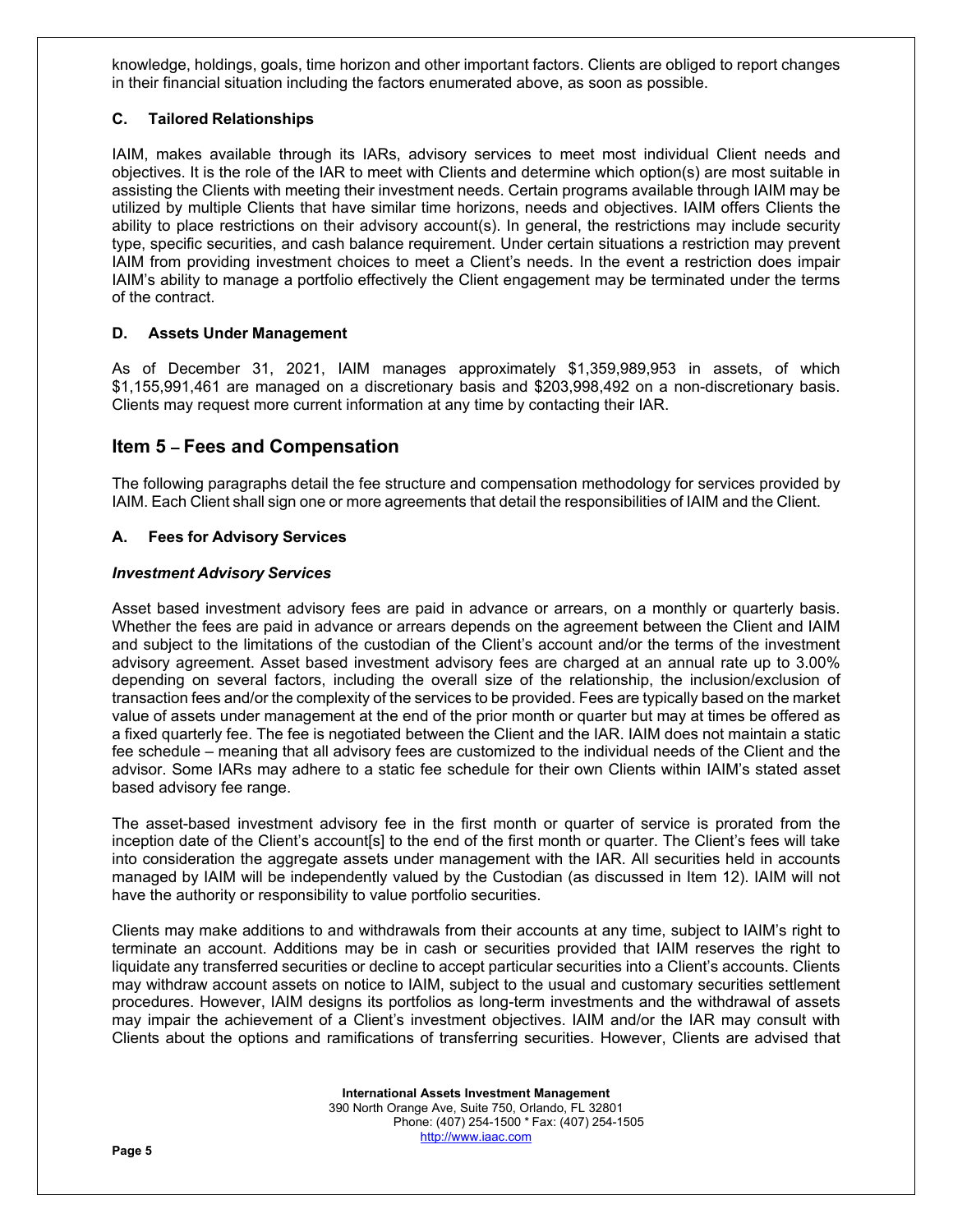when transferred securities are liquidated, they are subject to transaction fees, fees assessed at the mutual fund level (i.e. contingent deferred sales charge) and/or tax ramifications.

In addition to the advisory fee charged to the Client, the Client and/or the IAR will pay a transaction fee for each trade done in your account including no transaction fee mutual funds ("NTFs"). This presents a conflict of interest as your IAR may be incentivized to reduce his overall costs by not trading in your account. IAIM mitigates this conflict by monitoring for low trade activity in advisory accounts. IAA receives a portion of the transaction cost assessed to each IAR which creates an incentive for IAIM to encourage your IAR to trade frequently. In addition, IAIM charges a program fee to your IAR which is an additional source of revenue for IAA. As such IAIM has an incentive to recommend that you open accounts within this program.

IAIM's fees are exclusive of brokerage commissions, transaction fees, markups, markdowns, and other related costs and expenses which shall be incurred by the Client. Clients will incur certain charges imposed by custodians, brokers, and other third parties such as fees charged by managers, custodial fees, deferred sales charges, odd-lot differentials, transfer taxes, wire transfer and electronic fund fees, and other fees and taxes on brokerage accounts and securities transactions. Mutual funds and exchange traded funds also charge internal management fees, which are disclosed in a fund's prospectus. Such charges, fees and commissions are exclusive of and in addition to IAIM's fees. IAIM does not receive any part of these fees.

## *Third Party Asset Manager Services*

For Client accounts implemented through a TPAM, the Client's overall fees will often include IAIM's assetbased investment advisory fee (as noted above) plus advisory fees and/or platform fees charged by the TPAM, as applicable. The TPAM assumes responsibility for calculating the Client's fees and deducts all fees from the Client's account(s). In such instances, IAIM will not charge its fee separately on those assets. The TPAM will deduct its advisory fees and/or platform fees and IAIM's asset-based investment advisory fee on an arrears or advancebasis, depending on the billing practices of the TPAM.

There are other fees and charges imposed by third parties that apply to investments in accounts managed by a TPAM. Some of these fees and charges are described below and should be outlined in the TPAM's Disclosure Brochure. The Client will be charged commissions, markups, markdowns, or transaction charges by the broker-dealer who executes transactions in the account. There also are custodial related fees imposed by the custodian of assets for the program account. These additional fees and charges will be set out in the TPAM's Disclosure Brochure and the agreements executed by the Client at the time the TPAM account is opened.

If assets are invested in mutual funds, ETFs or other pooled funds, there are two layers of advisory fees and expenses for those assets. Client will pay an advisory fee to the fund manager and other expenses as a shareholder of the fund. The Client will also pay the TPAM advisory fee with respect to those assets. The mutual funds and ETFs available in the programs often may be purchased directly. Therefore, Clients will avoid the second layer of fees by not using the advisory services of the TPAM.

A mutual fund in a TPAM managed account may pay an asset-based sales charge or service fee (e.g., 12b-1 fee) that is paid to the broker-dealer on the account. IAIM and its IARs are not paid these fees.

If a Client transfers into a TPAM-managed account a previously purchased mutual fund, and there is an applicable contingent deferred sales charge on the fund, Client will pay that charge when the mutual fund is sold. If the account is invested in a mutual fund that charges a fee where a redemption is made within a specific time period after the investment, the Client will be charged the redemption fee. If a mutual fund has a frequent trading policy, the policy can limit a Client's transactions in shares of the fund (e.g., for rebalancing, liquidations, deposits, or tax harvesting).

If Client holds a UIT in a TPAM-managed account, UIT sponsors charge creation and development fees or similar fees.

> **International Assets Investment Management**  390 North Orange Ave, Suite 750, Orlando, FL 32801 Phone: (407) 254-1500 \* Fax: (407) 254-1505 http://www.iaac.com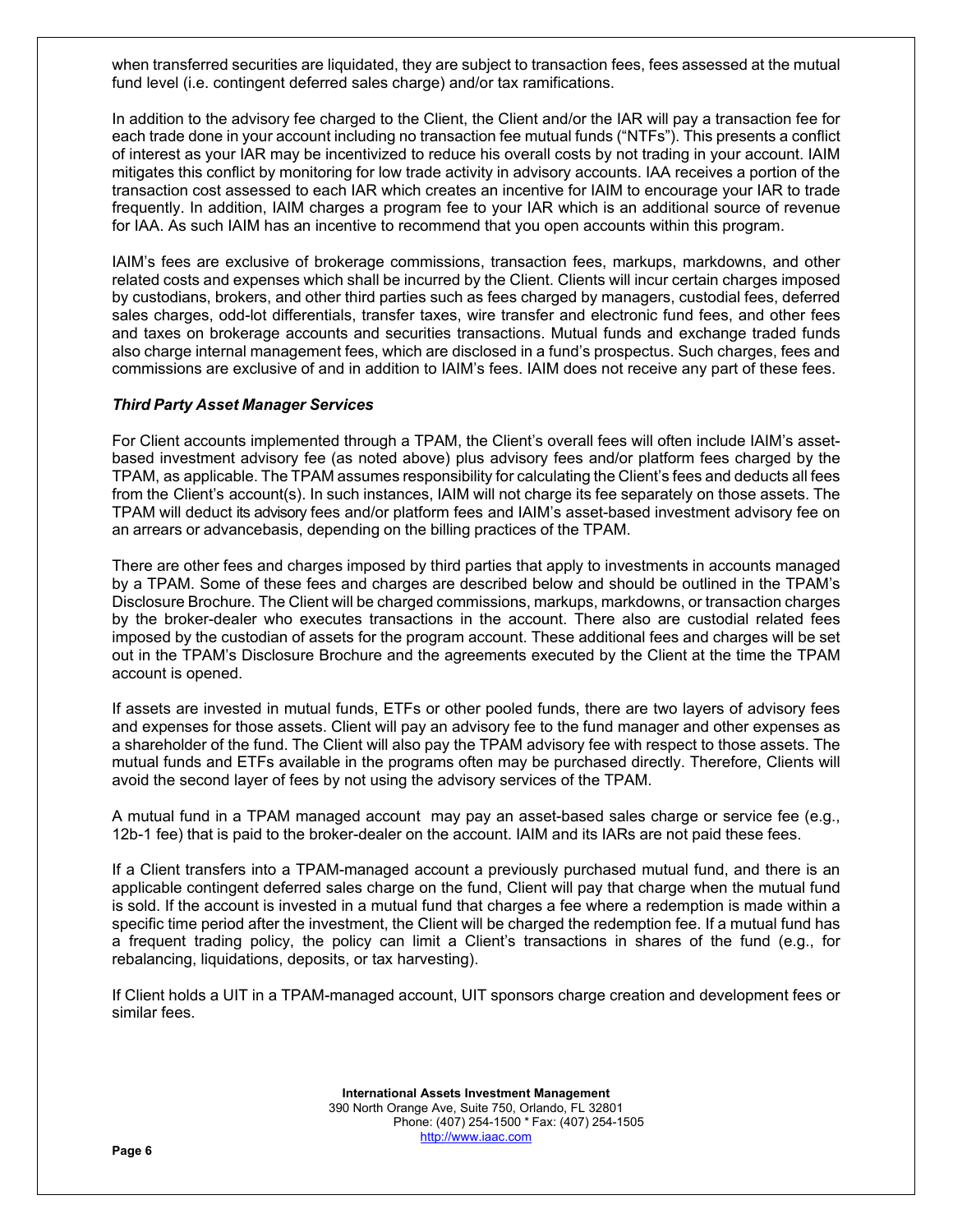The investment products and services available to be purchased in the TPAM's program can be purchased by Clients outside of the TPAM's program through IAIM or through broker-dealers or other registered investment advisers not affiliated IAIM or the TPAM.

Clients should be aware that securities transferred into an account may have been subject to a commission or sales load when the security was originally purchased. After transfer into an advisory account, Client should understand that an advisory fee will be charged based on the total assets in the account, including the transferred security. When transferring securities into an account, the Client should consider and speak to the IAR about whether:

- a commission was previously paid on the security;
- the Client wishes for the security to be managed as part of the account and be subject to an advisory fee; or
- the Client wishes to hold the security in a brokerage account that is not managed and not subject to an advisory fee.

# *Financial Planning Services*

IAIM offers financial planning services based on assets, on an hourly basis or as a fixed engagement fee. Hourly engagements are billed at a rate of up to \$500 per hour. Fixed fee engagements are negotiated based on the expected number of hours to complete the engagement at the negotiated hourly rate. Fees may be negotiable at the sole discretion of the IAR, depending on the nature and complexity of services to be provided. An estimate for total hours and/or costs will be provided to the Client prior to engaging for these services.

The IAR's fee is exclusive of, and in addition to, brokerage fees, transaction fees, and other related costs and expenses, which may be incurred by the Client. However, the IAR does not receive any portion of these commissions, fees, and costs.

## *Retirement Plan Advisory Services*

Retirement plan advisory fees are paid quarterly, generally in advance of each calendar month or quarter, pursuant to the terms of the retirement plan advisory agreement. Fees are based on the market value of assets in the Plan at the end of each prior quarter or at a fixed quarterly fee. Fees range up to 3.00% annually and may be negotiable depending on the size and complexity of the Plan.

Retirement plan accounts custodied directly with a third party, such as a mutual fund company or insurance carrier shall be billed according to the billing practices of the third party as set forth in the third party's disclosure documents.

## **B. Fee Billing**

## *Investment Advisory Services*

Investment advisory fees are calculated by IAIM or the Custodian and deducted from the Client's account[s]. The Client shall instruct the Custodian to automatically deduct the investment advisory fee from the Client's account[s] for each billing period and pay the investment advisory fee[s] to IAIM. The amount due is calculated by applying the quarterly rate (annual rate divided by 4) or monthly rate (divided by 12) to the total assets under management with IAIM at the end of the prior month or quarter. Clients will be provided with a statement, at least quarterly, from the Custodian reflecting deduction of the investment advisory fee. Clients provide written authorization permitting IAIM to be paid directly from their accounts held by the Custodian as part of the investment advisory agreement and separate account forms provided by the Custodian.

> **International Assets Investment Management**  390 North Orange Ave, Suite 750, Orlando, FL 32801 Phone: (407) 254-1500 \* Fax: (407) 254-1505 http://www.iaac.com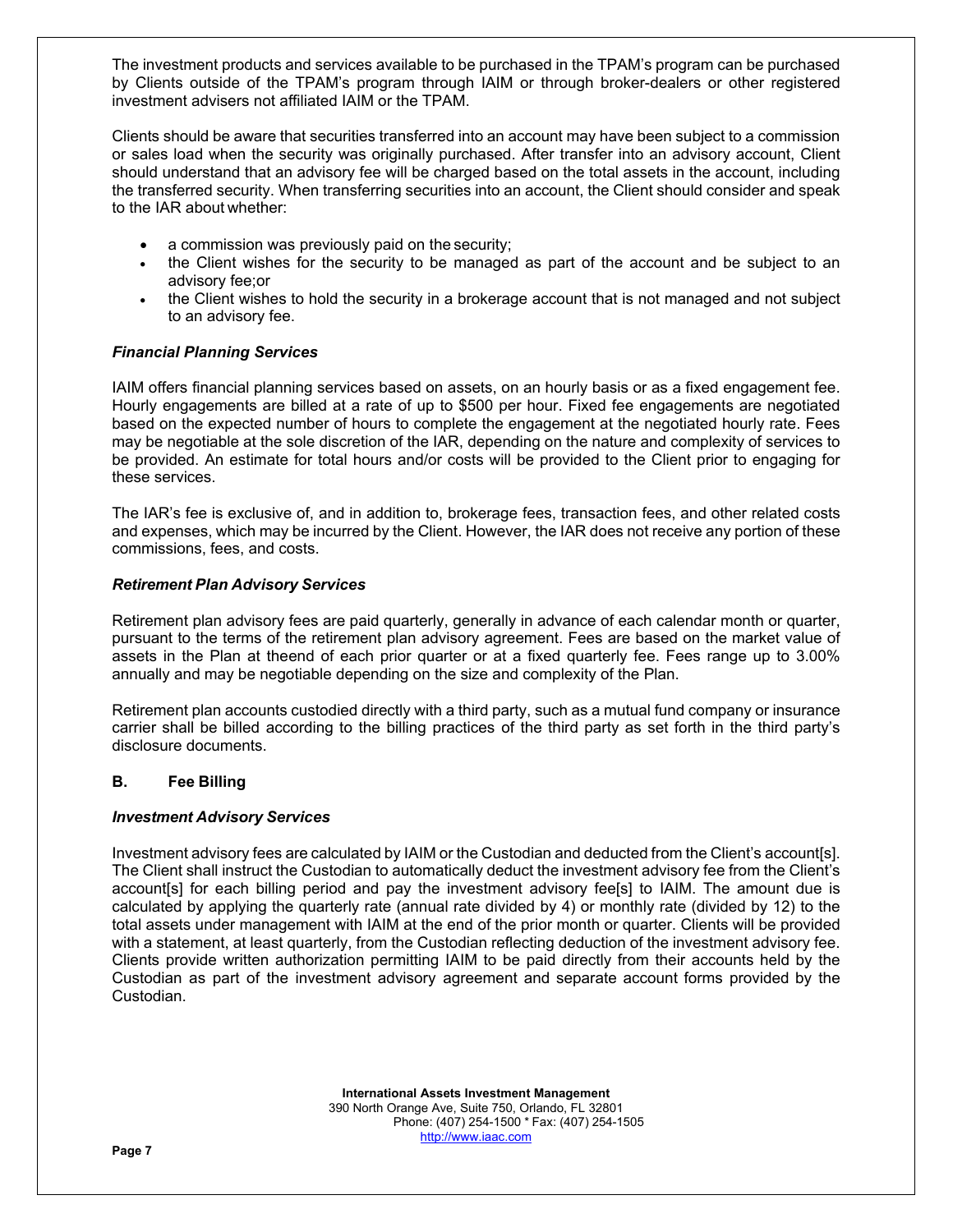# *Third Party Asset Managers*

Client accounts implemented through TPAMs will be billed in accordance with the separate agreement[s] with the respective parties. These parties will typically add IAIM's investment advisory fee and deduct the overall fee from the Client's accounts.

# *Financial Planning and Consulting Services*

Financial planning and consulting fees are negotiable. Certain Clients may have their planning fees included with their overall investment advisory fees. Consulting fees are charged on a monthly or quarterly basis. All fees are agreed upon prior to entering into a contract with any Client.

# *Retirement Plan Advisory Services*

Fees may be directly invoiced to the Plan Sponsor or deducted from the assets of the Plan, depending on the terms of the retirement plan advisory agreement.

# **C. Other Fees and Expenses**

In addition to the advisory fee you pay, certain products have additional embedded costs. These products include open and closed end mutual funds, exchange-traded products (e.g., ETFs, ETNs), unit investment trusts (UITs), and other products. Some of these charges are indirectly paid to the companies that sponsor, manage, and/or promote the investment. Some of these payments are shared with IAA or our clearing firm. These payments are deducted from your investment and reduce total investment returns, but the fee deduction is usually not itemized.

If Client assets are invested in mutual funds, ETFs or other pooled funds, there are two layers of advisory fees and expenses for those assets. The Client will pay an advisory fee to the fund manager and other expenses as a shareholder of the fund. The mutual funds and ETFs available in the programs often may be purchased directly. Therefore, Clients will avoid the second layer of fees by not using advisory services.

If a Client transfers a previously purchased mutual fund into an account and there is an applicable contingent deferred sales charge associated with the share class held by the Client, the Client will pay that charge when the mutual fund is sold. If the account is invested in a mutual fund that charges a fee where a redemption is made within a specific time period after the investment, the Client will be charged the redemption fee. If a mutual fund has a frequent trading policy, the policy can limit a Client's transactions in shares of the fund (e.g., for rebalancing, liquidations, deposits or tax harvesting).

UIT sponsors charge creation and development fees or similar fees which may be applied to UITs invested in through advisory accounts. These fees are not shared with IAIM. Further information regarding fees assessed by a UIT is available in the appropriate prospectus, which Clients may request from the IAR.

Clients should be aware that securities transferred into an account may have been subject to a commission or sales load when the security was originally purchased. After transfer into an advisory account, the Client should understand that an advisory fee will be charged based on the total assets in the account, including the transferred security. When transferring securities into an account, Client should consider and speak to the IAR about whether:

- a commission was previously paid on the security;
- the Client wishes for the security to be managed as part of the account and be subject to an advisory fee; or
- the Client wishes to hold the security in a brokerage account that is not managed and not subject to an advisory fee

Depending upon your account and relationship, you may also incur periodic account maintenance or IRA custodial fees, as well as processing, service, and account fees upon certain events or occurrences. You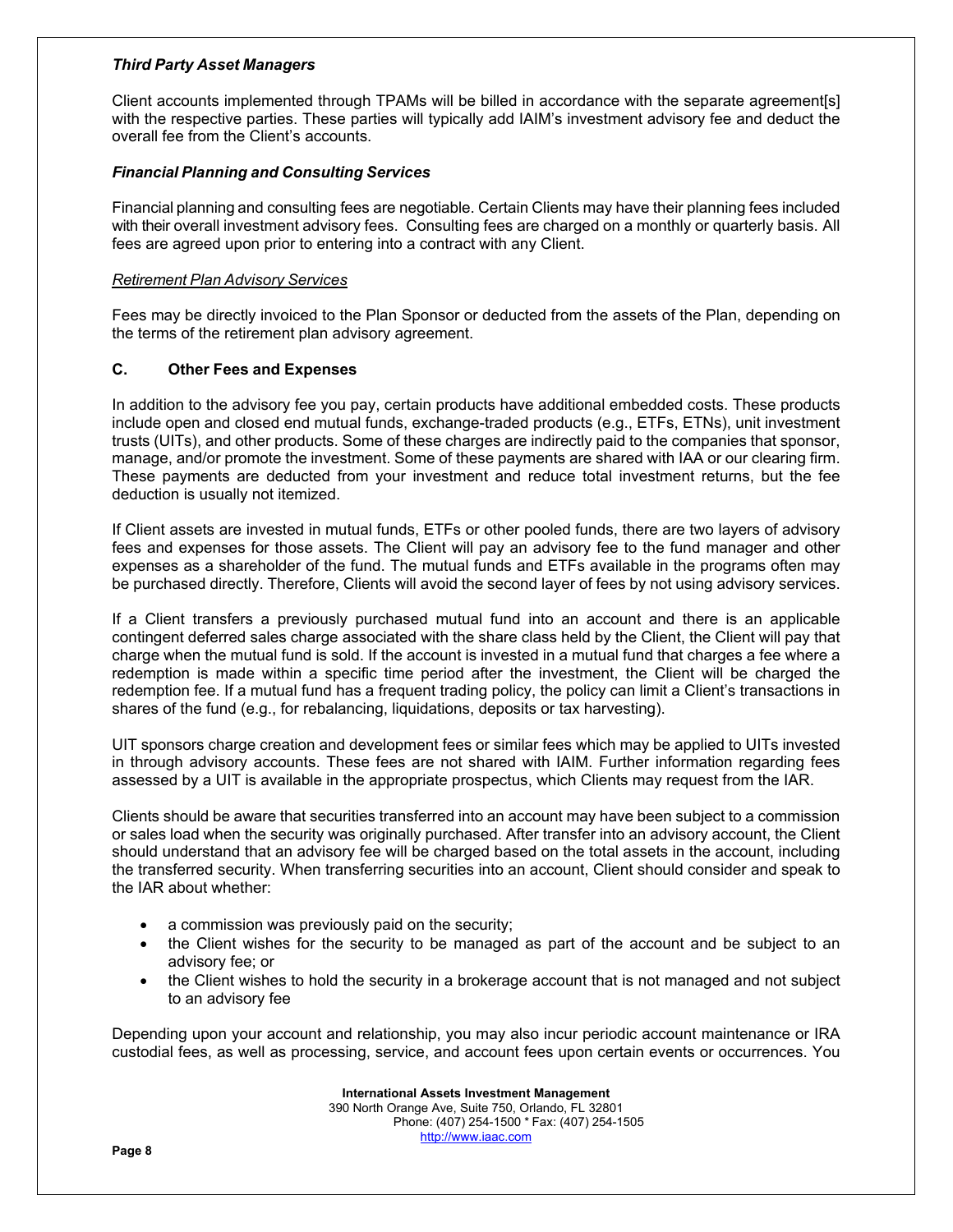will pay costs and fees whether you make or lose money on your investments. Costs and fees will reduce any amount of money you make on your investments over time. Please make sure you understand what costs and fees you are paying. You have the option to purchase almost all investment products that your IAR recommends through other broker-dealers, and it may cost you more or less to do.

You will incur interest charges if you borrow on margin using a securities-based loan in any of your accounts. IAA negotiates these charges and you may pay more or less for comparable services than at another firm. IAA also sets the pricing in most cases, and part of our business model includes deriving profit from these fees. IAA also receives rebates from our clearing firms that are calculated based on all or a portion of these assets.

During periods of lower trading activity, the advisory fee may be higher than the transaction charges you would have paid in a brokerage account. We encourage you to discuss your options with your IAR in order to determine whether an investment advisory account is appropriate for you. You should carefully review the value of the advice and scope of services you would be getting in an advisory relationship versus a brokerage account.

# **D. Other Compensation Paid to IAA**

# *Mutual Fund Share Class Considerations.*

In most cases, multiple share classes of the same mutual fund are available for purchase. Some share classes of a fund charge higher internal expenses, whereas other share classes of a fund charge lower internal expenses. Some of these expenses, commonly called "trailing" fees or "12b- 1 fees" are paid in whole or in part to broker-dealers, investment advisers, and registered persons. In these instances IAIM has instructed our clearing firm to rebates the 12b-1 fee back to the Client. Institutional, retirement and advisory share classes typically have lower expense ratios, do not incorporate 12b-1 fees and are less costly for a Client to hold than other share classes that may be eligible for purchase in an advisory account. Mutual funds that offer institutional, retirement or advisory share classes, and other share classes with lower expense ratios are available to investors who meet specific eligibility requirements that are described in the mutual fund's prospectus or its statement of additional information. These eligibility requirements include, but may not be limited to, investments meeting certain minimum dollar amounts and accounts that the fund considers qualified fee-based programs. It is also possible that the lowest cost mutual fund share class for a particular fund may not be offered through IAIM or available for purchase within specific types of accounts. Clients should not assume that they will be invested in the share class with the lowest possible expense ratio or cost. IARs may be limited in the share class available for Client accounts based on limitations at the custodian or within an account program. Because of these limitations, Clients may be able to obtain mutual funds at a lower cost through advisors other than IAIM.

In addition to reading this Disclosure Brochure carefully, Clients are urged to inquire whether lower cost share classes are available and/or appropriate for their account in consideration of the Client's expected investment holding periods, amounts invested, and anticipated trading frequency. Further information regarding fees and charges assessed by a mutual fund is available in the appropriate mutual fund prospectus.

## *No Transaction Fee Mutual Fund Program Considerations.*

The purchase or sale of certain funds available for investment through IAIM will result in the assessment of transaction charges to the Client, the advisor, or IAIM. Although no transaction-fee ("NTF") funds do not assess transaction charges, most NTF funds have higher internal expenses than funds that do not participate in an NTF program. These higher internal fund expenses are assessed to investors who purchase or hold NTF funds. NTF funds may also assess a 12b-1 fee which is paid to the clearing firm at which your account is held (your account custodian). While IAIM does not receive these 12b-1 payments, they result in higher overall costs to you. Depending upon the frequency of trading and hold periods, NTF funds may cost the Client more, or may cost IAIM or the IAR less, than mutual funds that assess transaction charges but have lower internal expenses. In addition, the higher internal expenses charged to Clients who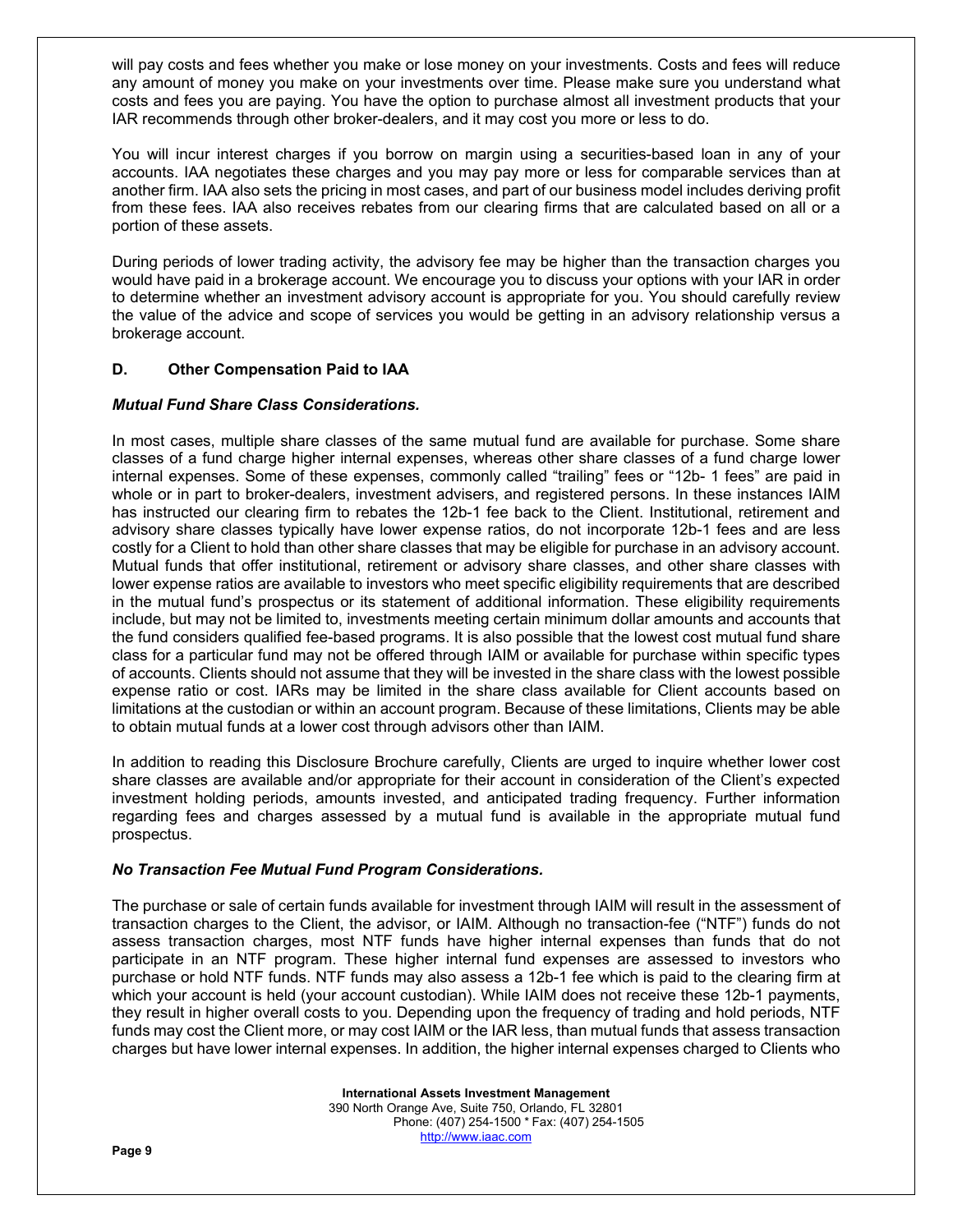hold NTF funds will adversely affect the long-term performance of a Client's account when compared to share classes of the same fund that assess lower internal expenses.

For those IAIM advisory programs that assess transaction charges to Clients, IAIM or the IAR, a conflict of interest exists because IAIM or the IAR has a financial incentive to recommend or select NTF funds that do not assess transaction charges but cost more in internal expenses than funds that do assess transaction charges but cost less in internal expenses. IAIM mitigates the impact of this conflict of interest by assessing a transaction charge to each NTF fund purchase. In general, NTF funds are less expensive than loadbearing funds where the Client intends to hold the fund for a period of years.

Certain mutual funds impose a mutual fund surcharge assessed to your IAR, which is a conflict of interest as your IAR has an incentive to recommend a mutual fund without a surcharge.

#### *Clearing/Execution Compensation and Payments on Account Balances.*

IAA, our affiliated broker/dealer, receives compensation for clearance and execution services, as well as payment for certain balances in accounts which represents a conflict of interest. Additionally, as an introducing broker-dealer, IAA marks up account and custodial fees of its clearing broker-dealer ("RBC"), paid by Clients, or Clients' IARs, such as wire fees, confirmation fees and other account or transactionbased charge to compensate IAA for the cost of its resources utilized in processing the transactions and to generate additional profit for IAA.

This situation causes a conflict of interest in that IAIM generally requires that a Client direct brokerage transactions to IAA for trade execution and account custody through RBC and IAA has discretion to direct its clearing firm to mark-up certain fees. IAA receives these mark ups indirectly from your account and this arrangement provides a financial incentive for IAA to maintain its relationship with its clearing broker so that it may continue to receive these mark ups.

Depending upon your account and relationship, you may also incur periodic account maintenance or IRA custodial fees, in addition to processing, service, and account fees upon certain events or occurrences. You will incur interest charges if you borrow on margin using a securities-based loan in any of your accounts. IAA negotiates these charges and you may pay more or less for comparable services than at another firm. IAA also sets the pricing in most cases, and part of our business model includes deriving profit from these fees. IAA may also receive rebates from our clearing firm that are calculated based on all or a portion of these fees. For additional information on fees please refer to our Brokerage Account Fee Schedule under the Disclosures page of www.iaac.com

For accounts custodied at RBC, IAA receives payments directly tied to the amount of IAIM's Clients' cash that is invested into cash sweep vehicles. IAA's compensation is paid out of the sweep funds' assets or bank sweep return, which means that our payments reduce your rate of return. Clients are urged to read Item 14 further in this Disclosure Brochure, Compensation Received by our Affiliated Broker Dealer IAA, Cash and Cash Sweeps which details these payments and the associated conflict of interest.

IAIM has a duty to provide the best execution services to its Clients and to seek the best execution from custodians for its Clients. IAIM routinely reviews qualitative and quantitative best execution statistics relative to its Custodians and the overall custodial industry to mitigate the conflict of interest.

IAIM urges Clients to discuss with their IAR whether lower cost share classes, account types, or custodial arrangements are available and appropriate given their expected holding period, amount invested, trading frequency, the amount of the advisory fee charged, whether they will pay transaction charges for purchases and sales, whether Clients will pay higher internal fund expenses in lieu of transaction charges that could adversely affect long-term performance, other holdings, asset aggregation discounts, and relevant tax considerations. An IAR may recommend, select, or continue to hold a fund share class, account type or custodial arrangement that is more costly than other available options due to the factors discussed above.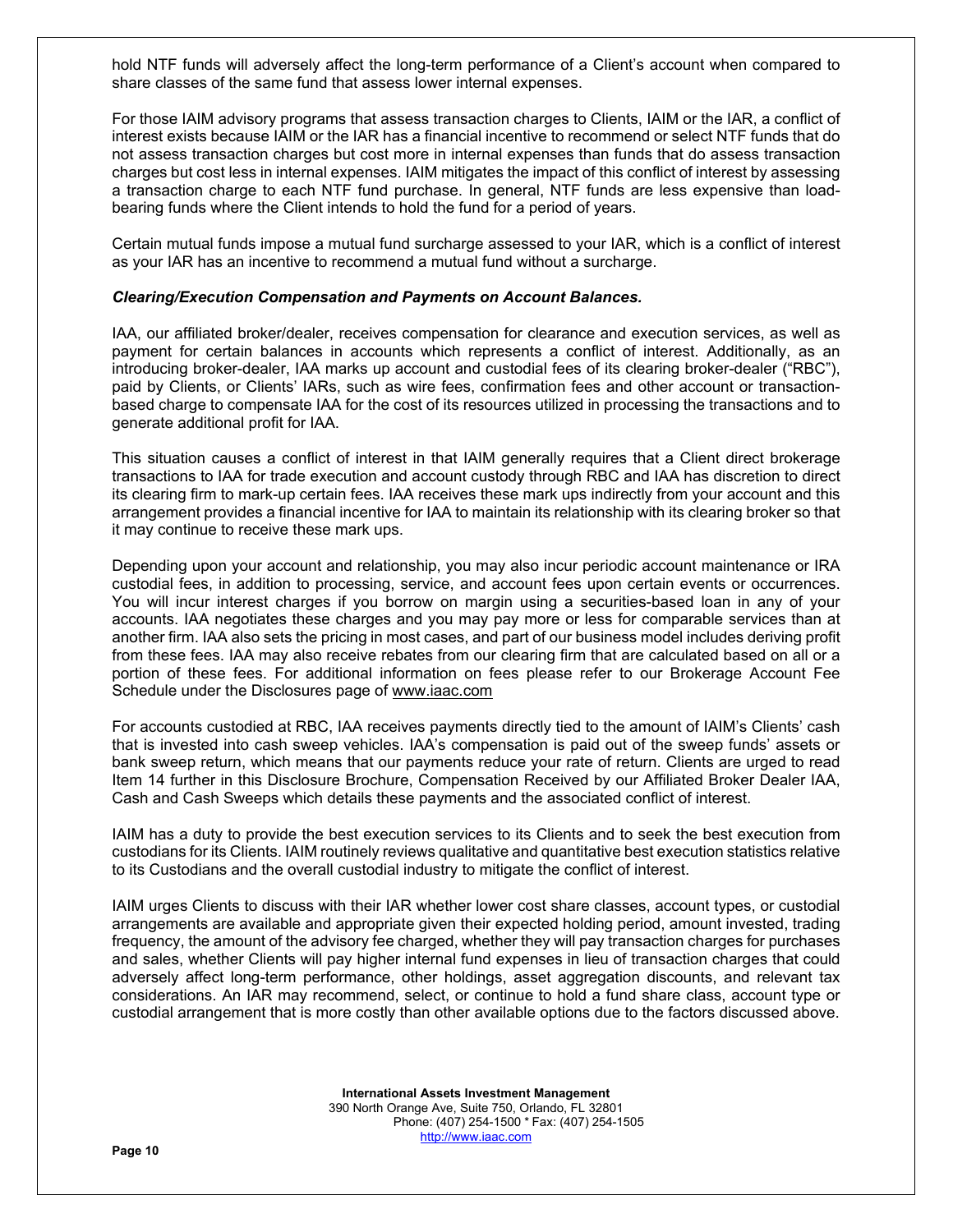#### *TPAM Program Considerations.*

With respect to accounts referred by IAIM to a TPAM, that manager, and not IAIM, manages the Client's assets. To the extent that the Client's assets are managed without IAIM's influence, those assets are not subject to IAIM's policies described herein. Rather they are subject to the TPAM's own policies regarding share class selection, retention or crediting of 12b-1 fees, and the other considerations detailed herein. Clients whose assets are managed by a TPAM should refer to the TPAM's Disclosure Brochure for information and important disclosures regarding their share class and fee retention practices and conflicts of interest.

## *Other Compensation Paid to IARs.*

IAIM employees and IARs receive non-cash compensation from investment sponsors or clearing firms that is not in connection with any particular customer or investment. Compensation includes such items as gifts valued at less than \$100 annually, an occasional dinner or ticket to an event, or reimbursement in connection with educational meetings, customer workshops or events, or marketing or advertising initiatives, including services for identifying prospective customers. IARs are eligible to receive other benefits. These benefits present a conflict of interest because the IAR has an incentive to remain an investment advisor representative of IAIM in order to maintain these benefits instead seeking another firm to with which to work. These benefits include eligibility for practice management support and enhanced service support levels that give a variety of benefits, conferences (e.g., for education, networking, training, and personal and professional development), and other non-cash compensation. Such benefits also include, reduced ticket charges, free or reduced-cost marketing assistance reimbursement or credits of fees that IARs pay to IAIM for items such as administrative services or technology, and payments that can be in the form of repayable or forgivable loans (e.g., for retention purposes or to assist an IAR grow his/her securities practice).

If IAA makes a forgivable or repayable loan to a new or existing IAR, there is also a conflict of interest because IAA's interest in collecting on the loan affects IAIM's ability to objectively supervise the IAR. IAIM mitigates this conflict by adhering to its written supervisory procedures and issuing the appropriate disciplinary action, which could include the termination of the IAR's association with IAIM.

If an IAR recently became associated with IAIM after working with another financial services firm, he/she may have received recruitment compensation from IAA in connection with the transition. In many cases, this transition assistance includes payments from IAA that are commonly intended to assist an IAR with costs associated with the transition; however, IAA/IAIM does not verify that any payments made are actually used for transition costs. These payments can be in the form of repayable or forgivable loans, and may have favorable interest rate terms, as compared to other lenders. The amount of the loan may be related to the overall amount of assets under management by the IAR at his/her prior firm. Such payments are generally based on the amount of assets under management at the IAR's former firm and the projected amount of assets that will be transferring to IAIM. The receipt of this compensation creates a conflict of interest in that the IAR has a financial incentive to recommend that a Client open and maintain an account with IAIM for advisory, brokerage and/or custody services, and to recommend switching investment products or services where a Client's current investment options are not available through IAIM, in order to receive a benefit or payment.

IAIM and your IAR are compensated based on the amount of assets in your account, which creates an incentive for us to increase your assets or engage in transactions that result in higher total assets in your account.

Under some programs, your IAR pays IAA a charge for each trade executed, which creates an incentive for your IAR to trade less frequently to retain more compensation.

IAIM and/or our IARs also receive benefits such as assistance with conferences and educational meetings from product sponsors. In addition, IAIM and/or our IARs may receive cash and non-cash marketing assistance from product sponsors.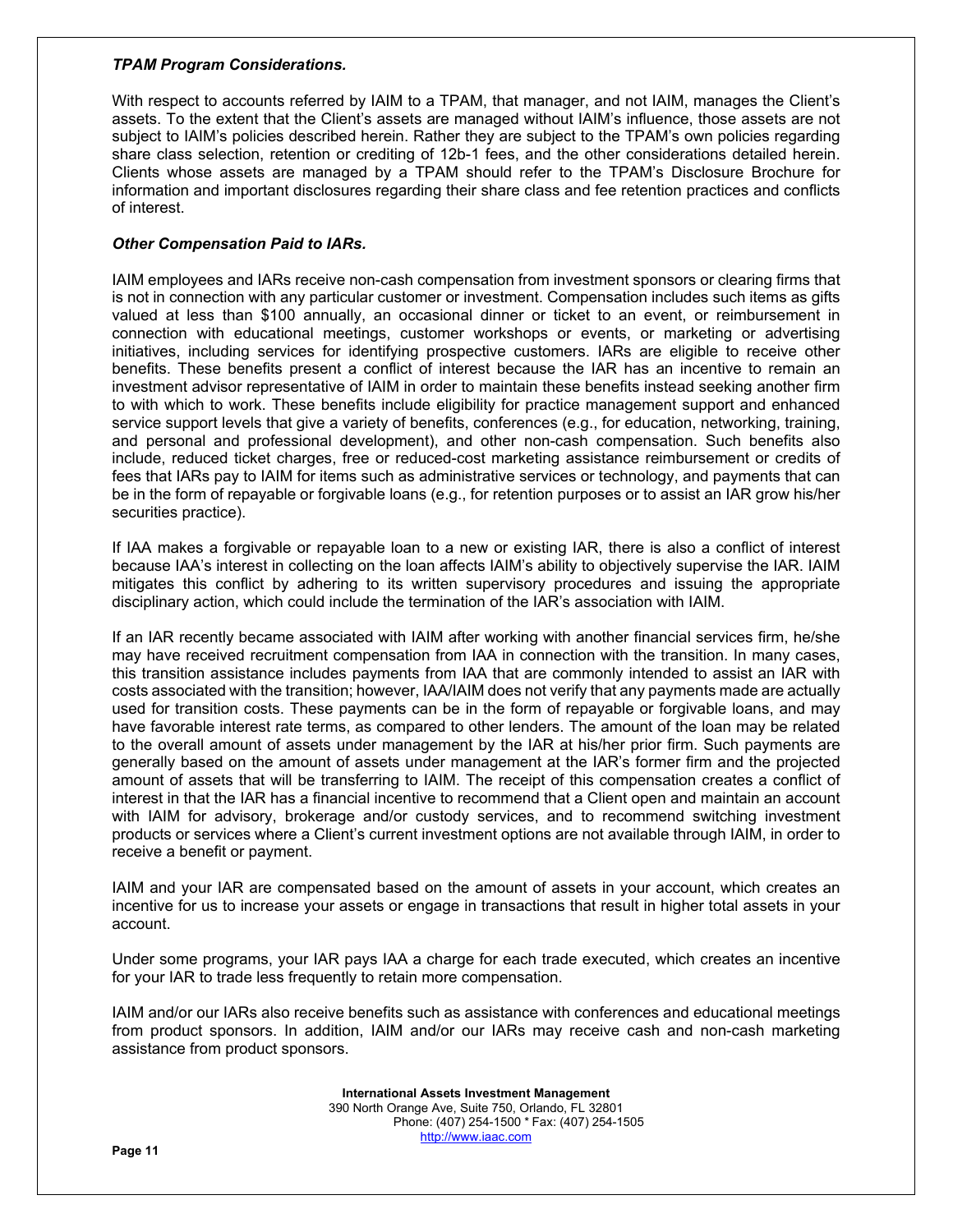Your IAR's primary compensation is composed of his/her "total production," which is based on the total assets he/she manages ("Assets Under Management"), and commissions and trails he/she receives. Commissions and trails paid to an IAR are a percentage of the Gross Dealer Concessions ("GDC") IAA receives when an advisor's Client purchases securities through us. Our compensation grid is investment neutral, meaning the percentage of the compensation from any given transaction your IAR receives does not vary based on the investment recommended. Your IAR's payout percentage is adjusted depending on your IAR's total production. Therefore, IARs have an incentive to increase their assets under management. The potential to receive higher payout percentage adjustments incentivizes your IAR to encourage more trading or recommend the purchase of additional investments that increase your IAR's total production and payout percentage. This conflict grows as your IAR approaches specific IAIM production thresholds that will increase the percentage of the GDC he or she receives.

## *Compensation Relating to Outside Business Activities.*

IAIM has a number of IARs licensed to sell insurance and annuity investment products to Clients. This arrangement presents a conflict of interest and gives the IAR an incentive to recommend insurance products based on the compensation received, rather than the Client's needs. IAIM mitigates the inherent conflict of interest by requiring its IARs to channel certain insurance activity, specifically that which contains "securities" or "investment" components through IAIM for a suitability review and approval. IAIM does not require your IAR submit traditional insurance products (such as life, accident and health) to us for a review and approval, in most cases your IAR is paid directly for these product sales and therefore has an incentive to recommend these products to you in an effort to avoid giving a portion of the money they earned from selling this product to IAIM.

IARs have the option of utilizing a field marketing organization to sell traditional and indexed insurance products. IAA receives payment for business placed through these field marketing organizations. This arrangement creates an incentive for IAIM encourage IARs to place business through these field marketing organizations. Compensation may include payments made in connection with IAIM's/IAA's marketing and sales-force education and training efforts, including IAIM's/IAA's sales and education conferences.

Each IAR is required to disclose if he/she participates in any outside business activities, whether investment related or not. In reviewing outside activity requests, IAIM and, if affiliated with IAA, IAA, will determine if there is a conflict of interest and ultimately approve or deny the activity. If your IAR engages in any outside business activities, these activities may cause your IAR to spend more time on the outside business activity rather than on his/her relationship with you. You may research any outside business activities your IAR may have on FINRA's website at https://brokercheck.finra.org/ you can also find additional information on these outside business activities in your IAR's ADV Part 2B document. You IAR will provide this to you upon request.

## **E. Return of Unearned Compensation to Clients**

For Clients that are billed on a quarterly basis, the fee will be prorated based on the number of days the account was open during the quarter. Any paid, unearned fees will be promptly refunded to the Client.

# **Item 6 – Performance-Based Fees and Side-By-Side Management**

IAIM does not charge performance-based fees for its investment advisory services. The fees charged by IAIM are as described in "Item 5 – Fees and Compensation" above.

IAIM does not manage any proprietary investment funds or limited partnerships (for example, a hedge fund or company-funded investment account).

> **International Assets Investment Management**  390 North Orange Ave, Suite 750, Orlando, FL 32801 Phone: (407) 254-1500 \* Fax: (407) 254-1505 http://www.iaac.com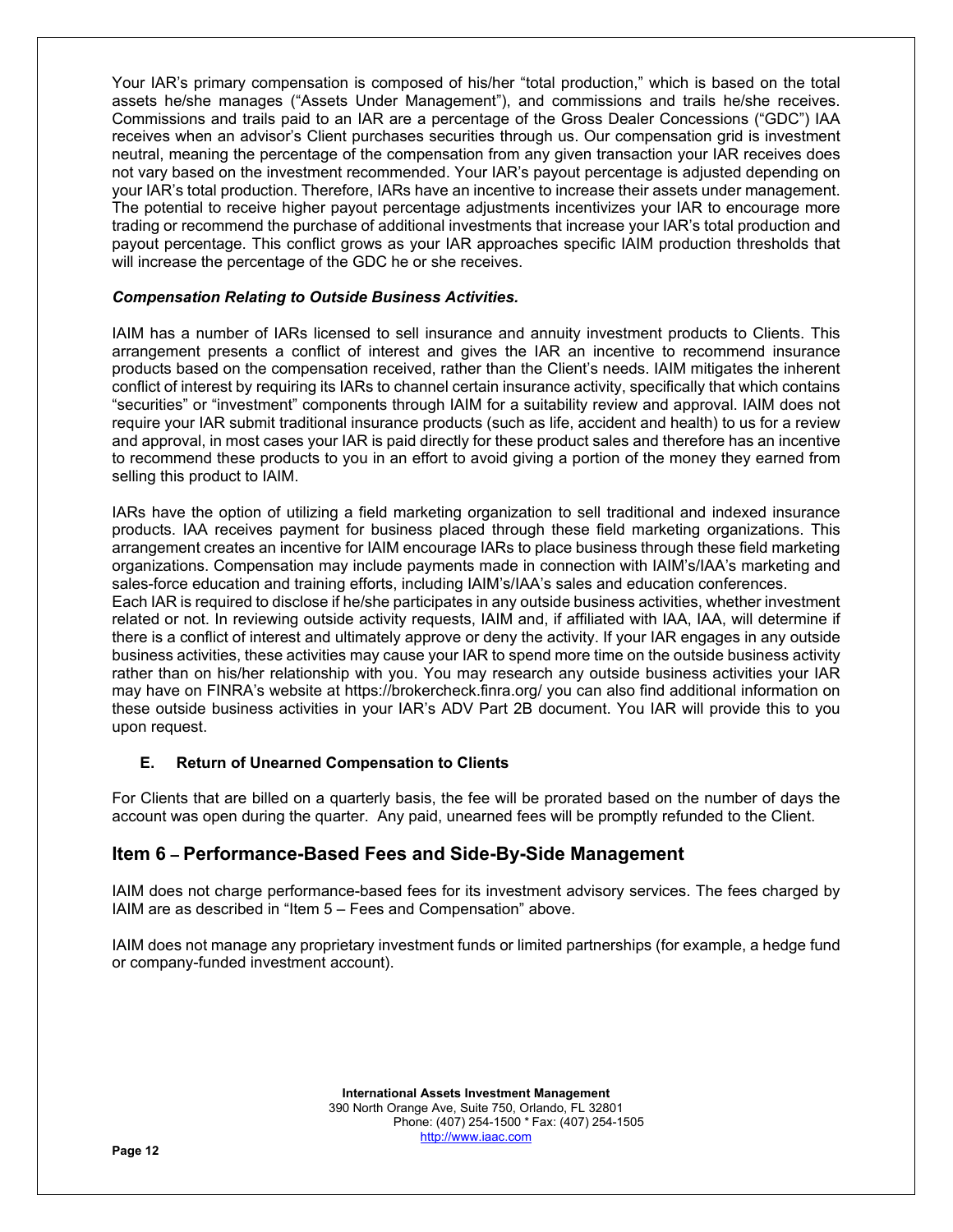# **Item 7 – Types of Clients**

IAIM offers investment advisory services to individuals, high net worth individuals, families, trusts, estates, businesses and retirement plans. Further information concerning each type of Client is available on IAIM's Form ADV Part 1A. These amounts may change over time and are updated at least annually by IAIM.

# **Item 8 – Methods of Analysis, Investment Strategies and Risk of Loss**

Your IAR may employ methods of investment analysis to evaluate securities for potential investment recommendations. These methods include but are not limited to the following:

# **A. Methods of Analysis**

- **Charting:** Review of charts of market and security activity to discern trends in market movements to potentially predict future market trends.
- **Fundamental Analysis:** Evaluation of economic and financial factors to determine if a security may be underpriced, overpriced or fairly priced.
- **Technical Analysis:** Analysis of past market movements and apply that analysis to the present conditions in an attempt to recognize recurring patterns of investor behavior and potentially predict future price movement.
- **Cyclical Analysis:** The practice of analyzing business cycles with the goal of finding advantageous timesto buy or sell a security.
- **Quantitative Analysis:** Analysis of mathematical models in an attempt to obtain measurements of a company's value to potentially predict changes to that data.
- **Qualitative Analysis:** Subjective evaluation of non-quantifiable factors in an attempt to potentially predict changes to share price based on that data.
- **Asset Allocation:** Attempts to identify an appropriate ratio of asset classes that are consistent with the Client's investment goals and risk tolerance.
- **Mutual Fund and/or ETF Analysis:** Evaluation of a variety of factors in an attempt to potentially predict the future performance of the mutual fund or ETF. IAIM may consider, among other things, the experience, expertise, investment philosophy, and past performance to determine if the manager has demonstrated an ability to invest over a period of time and in different economic conditions. The IAR may monitor the manager's underlying holdings, strategies, and concentrations.
- **Third Party Money Manager Analysis:** Evaluation of the experience, expertise, investment philosophies, and past performance of independent third-party investment managers in an attempt to determine if that manager has demonstrated an ability to invest over a period of time and in different economic conditions. IAIM may monitor the manager's underlying holdings, strategies, and concentrations.
- **Criteria-based Analysis:** Evaluation of Client-based risk profile derived from responses provided by the Client on a questionnaire.

# **B. Investment Strategies**

The investment strategy recommended for you is based upon the initial financial profile information you provided your IAR. It is important to at least annually review with your IAR your investment objectives, risk tolerance, tax objectives, liquidity needs, and any other relevant financial considerations, prior to choosing an investment strategy. All investments carry a certain degree of risk and no particular investment style or portfolio manager is suitable for all types of investors.

Your IAR may use a variety of investment strategies depending on your circumstances, financial objectives, and needs. Your IAR may recommend implementing one or more of the following investment strategies: long-term purchases (generally held at least a year); short-term purchases (generally held less than a year); trading (typically held less than 30 days); and option transactions (call and put positions). If you are uncomfortable or object to any investment strategy proposed or used by your IAR, we request that you promptly advise your IAR of your concerns. Since you will receive account statements from your account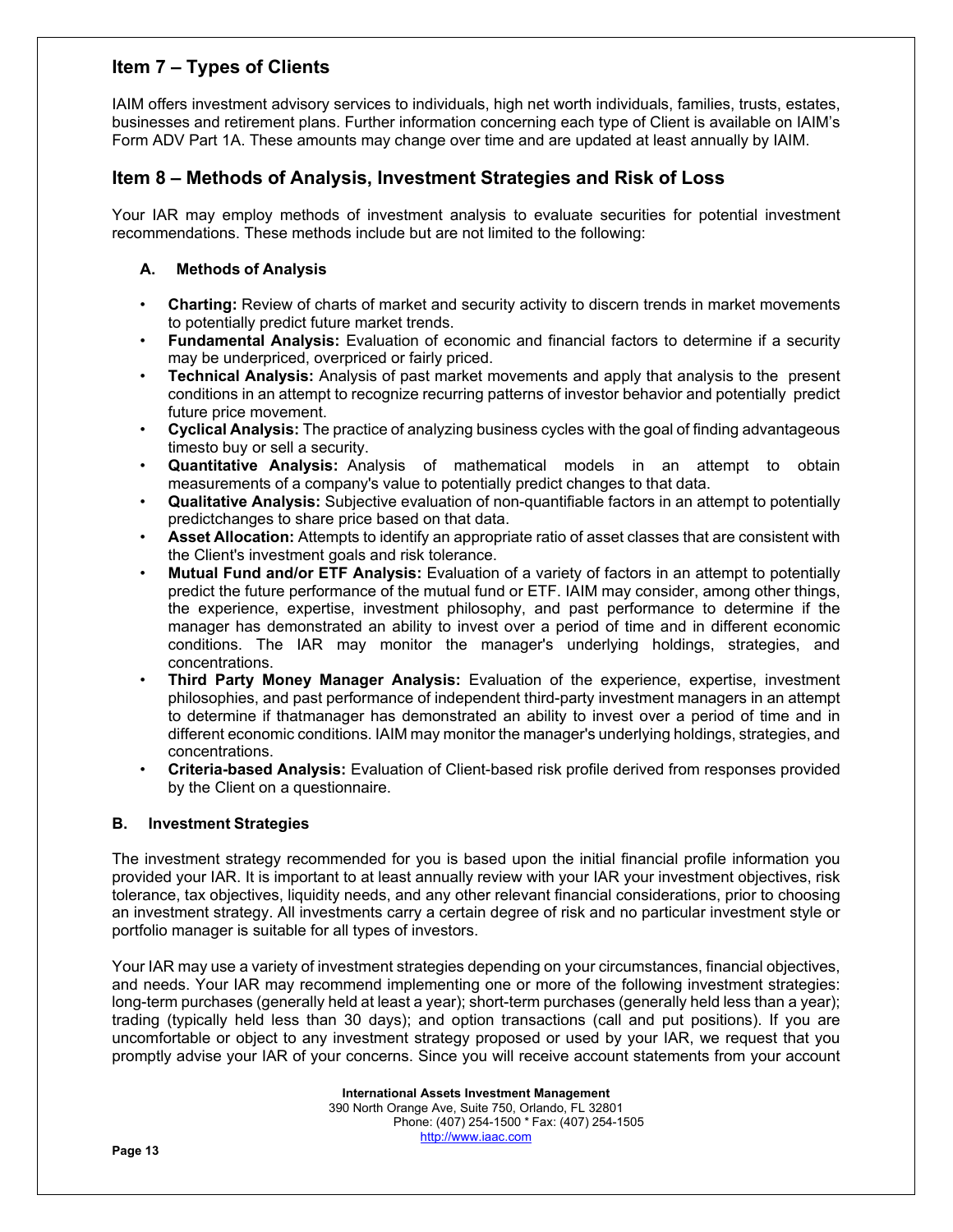custodian at least quarterly, you will need to contact your IAR or the IAIM compliance department if any transaction or series of transactions, in your view, is objectionable in any way. If you do not contact your IAR or IAIM's compliance department within sixty (60) calendar days of receipt of the custodian statement, you are implicitly agreeing that each transaction, series of transactions, and investment strategy is consistent with your investment suitability and goals.

# **C. Risk of Loss**

Investing in securities involves certain investment risks. Securities may fluctuate in value or lose value. Clients should be prepared to bear the potential risk of loss. IARs will assist Clients in determining an appropriate strategy based on their tolerance for risk and other factors noted above. However, there is no guarantee that a Client will meet his/her investment goals. It is important to understand that no methodology or investment strategy is guaranteed to be successful or profitable. There are risks inherent in each method of analysis and investment strategy, including those listed above.

For example, a risk of any method of analysis that considers past performance as a predictor of future performance is that past performance is no guarantee of future results. Some methods of analysis, such as fundamental analysis, focus on identifying the value of the company, without considering external factors such as market movements. Failure to consider external factors presents a potential risk, as the price of a security may be impacted by the overall market, regardless of the economic and financial factors considered in evaluating the specific company.

Other methods of analysis, such as technical analysis, evaluate external factors, but do not consider the underlying financial condition of a company. Failure to consider a company's underlying value presents a risk that a poorly managed or financially unsound company may under-perform regardless of positive market movements.

Most methods of analysis require your IAR to make one or more assumptions or subjective judgments. If any of the assumptions or judgments are incorrect or are not realized, then the analysis may be inaccurate. Finally, all of the methods of analysis described above rely on the assumption that all publicly available sources of information are accurate, and that the analysis is not compromised by inaccurate or misleading information.

In addition, each Client engagement will entail a review of the Client's investment goals, financial situation, time horizon, tolerance for risk and other factors to develop an appropriate strategy for managing a Client's account. Client participation in this process, including full and accurate disclosure of requested information, is essential for the analysis of a Client's account. The IAR relies on the financial and other information provided by the Client or their designees without the duty or obligation to validate the accuracy and completeness of the provided information. It is the Client's responsibility to inform the IAR of any changes in financial condition, goals or other factors that may affect this analysis.

The risks associated with a particular strategy are provided to each Client in advance of investing Client accounts. The IAR will work with each Client to determine their tolerance for risk as part of the portfolio construction process.

A risk of investing with a TPAM who has been successful in the past is that the manager may not be able to replicate that success in the future. In addition, as IAIM does not control the underlying investments in a TPAM's portfolio, there is also a risk that a manager may deviate from the stated investment mandate or strategy of the portfolio, making it a less suitable investment for Clients. Moreover, as IAIM does not control the TPAM's daily business and compliance operations, IAIM may not be aware of any lack of internal controls necessary to prevent business, regulatory or reputational deficiencies.

Described below are some risks associated with investing and with some types of investments that IAIM makes available to its Clients:

> **International Assets Investment Management**  390 North Orange Ave, Suite 750, Orlando, FL 32801 Phone: (407) 254-1500 \* Fax: (407) 254-1505 http://www.iaac.com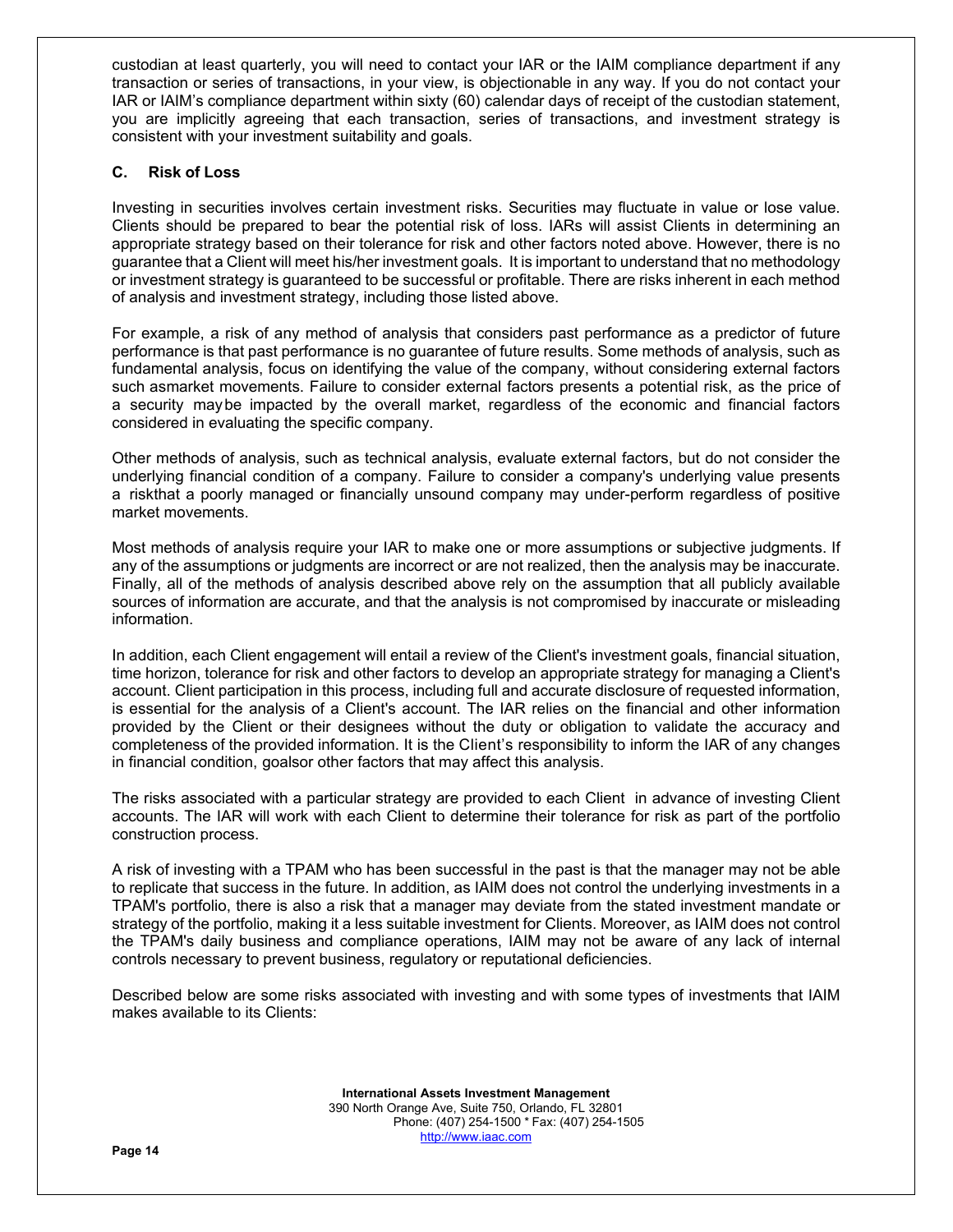- **Long term purchases:** General risk involved is opportunity risk. Opportunity risk is whereby investing in one security you lose the potential to invest in something that may perform better in a shorter period.
- **Short term purchases:** When utilizing short-term purchasing as a strategy the risk is that one may miss out on the long-term performance of a security. Additionally, there may be additional costs involved with this strategy that may hurt overall performance of the Client portfolio.
- **Trading:** Frequent trading may impact a portfolio's performance through increased costs associated with the amount of activity occurring in the Client account.
- **Margin Transactions:** The major risks involving the use of margin transactions include market, interest rate and leverage risks. There are specific margin requirements set by the Federal Reserve and custodian. Generally, Clients with approved margin can use 50% of their holdings. Clients must then maintain a maintenance margin, which is a percentage of the current market value of the securities in the account. If this percentage falls below 25%, Clients will be required to either deposit additional funds or sell off securities to meet the requirement. The interest rate risk comes into play on the funds being borrowed. If interest rates increase, so will the cost associated with borrowing the funds to make the additional purchases. In the event a Client does not meet his/her margin requirements, firms can sell off securities without contacting the Client. As to the leverage risk, any loss will be magnified by the amount of leverage used
- **Market Risk:** This is the risk that the value of securities owned by an investor may go up or down, sometimes rapidly or unpredictably, due to factors affecting securities markets generally or particular industries.
- **Interest Rate Risk:** This risk is the risk that fixed income securities will decline in value because of an increase in interest rates; a bond or a fixed income fund with a longer duration will be more sensitive to changes in interest rates than a bond or bond fund with a shorter duration.
- **Credit Risk:** This risk is the risk that an investor could lose money if the issuer or guarantor of a fixed income security is unable or unwilling to meet its financial obligations.
- **Issuer**-**Specific Risk:** This risk is the risk that the value of an individual security or particular type of security can be more volatile than the market as a whole and can perform differently from the value of the market as a whole.
- **Investment Company Risk:** To the extent a Client account invests in ETFs or other investment companies, its performance will be affected by the performance of those other investment companies. Investments in ETFs and other investment companies are subject to the risks of the investment companies' investments, as well as to the investment companies' expenses. If a Client account invests inother investment companies, the Client account may receive distributions of taxable gains from portfolio transactions by that investment company and may recognize taxable gains from transactions in shares of that investment company, which would be taxable when distributed.
- **Concentration Risk:** To the extent a Client account concentrates its investments by investing a significant portion of its assets in the securities of a single issuer, industry, sector, country or region, the overall adverse impact on the Client of adverse developments in the business of such issuer, such industry or such government could be considerably greater than if they did not concentrate their investments to such an extent.
- **Sector Risk:** To the extent a Client account invests more heavily in particular sectors, industries, or sub-sectors of the market, its performance will be especially sensitive to developments that significantly affect those sectors, industries, or sub- sectors. An individual sector, industry, or subsector of the market may be more volatile, and may perform differently, than the broader market. The several industries that constitute a sector may all react in the same way to economic, political, or regulatory events. A Client account's performance could be affected if the sectors, industries, or sub-sectors do not perform as expected. Alternatively, the lack of exposure to one or more sectors or industries may adversely affect performance.
- **Alternative Strategy Mutual Funds:** Certain mutual funds invest primarily in alternative investments and/or strategies. Investing in alternative investments and/or strategies may not be suitable for all investors and involves special risks, such as risks associated with commodities,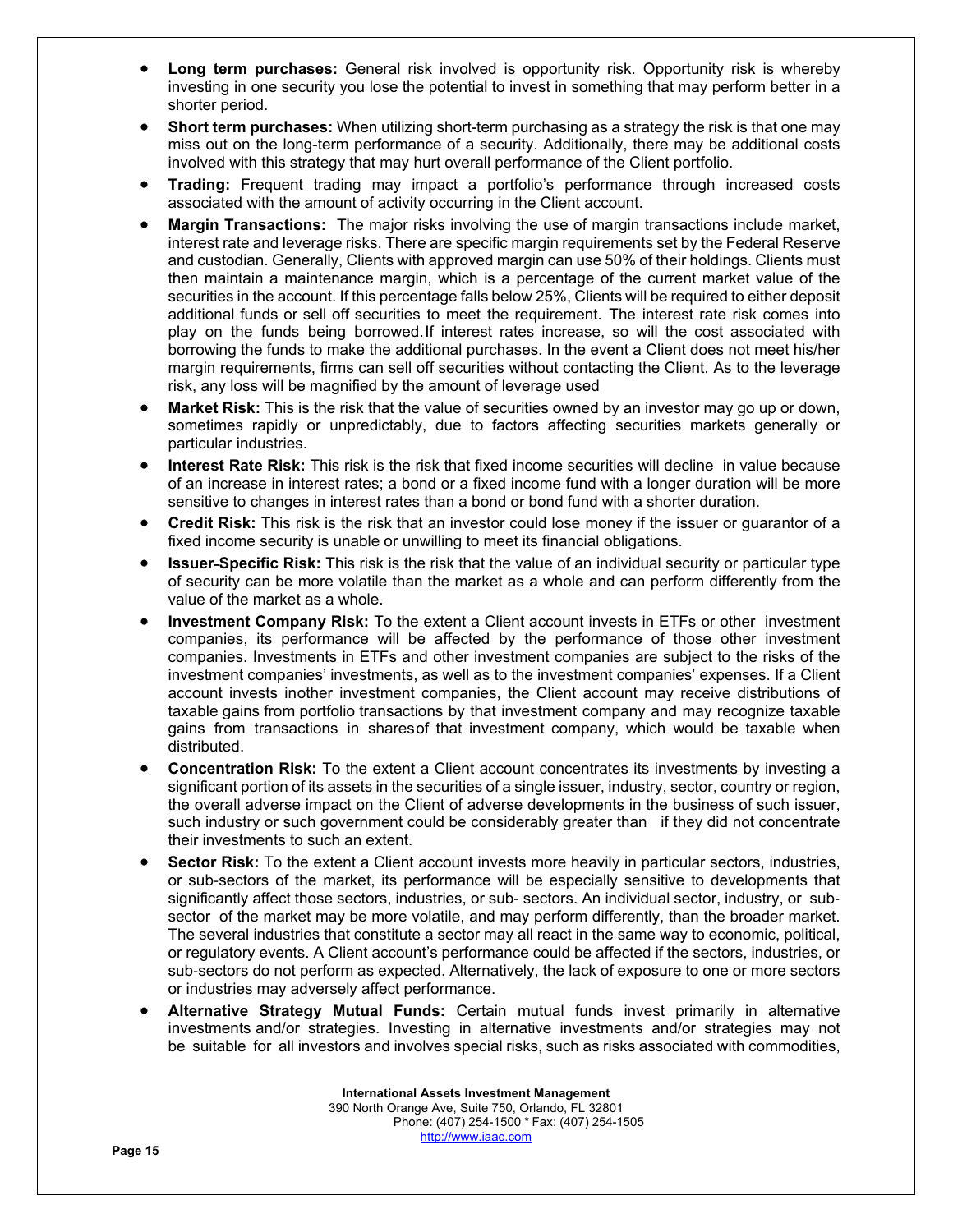real estate, leverage, selling securities short, the use of derivatives, potential adverse market forces, regulatory changes and potential illiquidity. There are special risks associated with mutual funds that invest principally in real estate securities, such as sensitivity to changes in real estate values and interest rates and price volatility because of the fund's concentration in the real estate industry. These types of funds tend to have higher expense ratios than more traditional mutual funds. They also tend to be newer and have less of a track record or performance history.

- **Closed-End/Interval Funds:** Clients should be aware that closed-end and Interval funds available within the program may not give investors the right to redeem their shares, and a secondary market may not exist. Therefore, Clients may be unable to liquidate all or a portion of their shares in these types of funds. While tefund may from time to time offer to repurchase shares, it is not obligated to do so. In the case of interval funds, the fund will provide limited liquidity to shareholders by offering to repurchase a limited number of shares on a periodic basis, but there is no guarantee that Clients will be able to sell all of the shares in any particular repurchase offer. The repurchase offer program may be suspended under certain circumstances.
- **Exchange-Traded Funds (ETFs):** ETFs are typically investment companies that are legally classified as open-end mutual funds or UITs. However, they differ from traditional mutual funds, in particular, in that ETF shares are listed on a securities exchange. Shares can be bought and sold throughout the trading day like shares of other publicly traded companies. ETF shares may trade at a discount or premium to their net asset value. This difference between the bid price and the ask price is often referred to as the "spread." The spread varies over time based on the ETF's trading volume and market liquidity and is generally lower if the ETF has a lot of trading volume and market liquidity and higher if the ETF has little trading volume and market liquidity. Although many ETFs are registered as an investment company under the Investment Company Act of 1940 like traditional mutual funds, some ETFs, in particular those that invest in commodities, are not registered as an investment company. ETFs may be closed and liquidated at the discretion of the issuing company.
- **Exchange-Traded Notes (ETNs):** An ETN is a senior unsecured debt obligation designed to track the total return of an underlying market index or other benchmark. ETNs may be linked to a variety of assets, for example, commodity futures, foreign currency, and equities. ETNs are similar to ETFs in that they are listed on an exchange and can typically be bought or sold throughout the trading day. However, an ETN is not a mutual fund and does not have a net asset value; the ETN trades at the prevailing market price. Some of the more common risks of an ETN are as follows: The repayment of the principal, interest (if any), and the payment of any returns at maturity or upon redemption are dependent upon the ETN issuer's ability to pay. In addition, the trading price of the ETN in the secondary market may be adversely impacted if the issuer's credit rating is downgraded. The index or asset class for performance replication in an ETN may or may not be concentrated in a specific sector, asset class or country and may thereforecarry specific risks. ETNs may be closed and liquidated at the discretion of the issuing company.
- **Options:** Certain types of option trading are permitted in order to generate income or hedge a security held in the program account; namely, the selling (writing) of covered call options or the purchasing of put options on a security held in the program account. Client should be aware that the use of options involves additional risks. The risks of covered call writing include the potential for the market to rise sharply. In such case, the security may be called away and the program account will no longer hold the security. The risk of buying long puts is limited to the loss of the premium paid for the purchase of the put if the option is not exercised or otherwise sold by the program account.
- **Structured Products:** Structured products are securities derived from another asset, such as a security or a basket of securities, an index, a commodity, a debt issuance, or a foreign currency. Structured products frequently limit the upside participation in the reference asset. Structured products are senior unsecured debt of the issuing bank and subject to the credit risk associated with that issuer. This credit risk exists whether or not the investment held in the account offers principal protection. The creditworthiness of the issuer does not affect or enhance the likely performance of the investment other than the ability of the issuer to meet its obligations. Any payments due at maturity are dependent on the issuer's ability to pay. In addition, the trading price of the security in the secondary market, if there is one, may be adversely impacted if the issuer's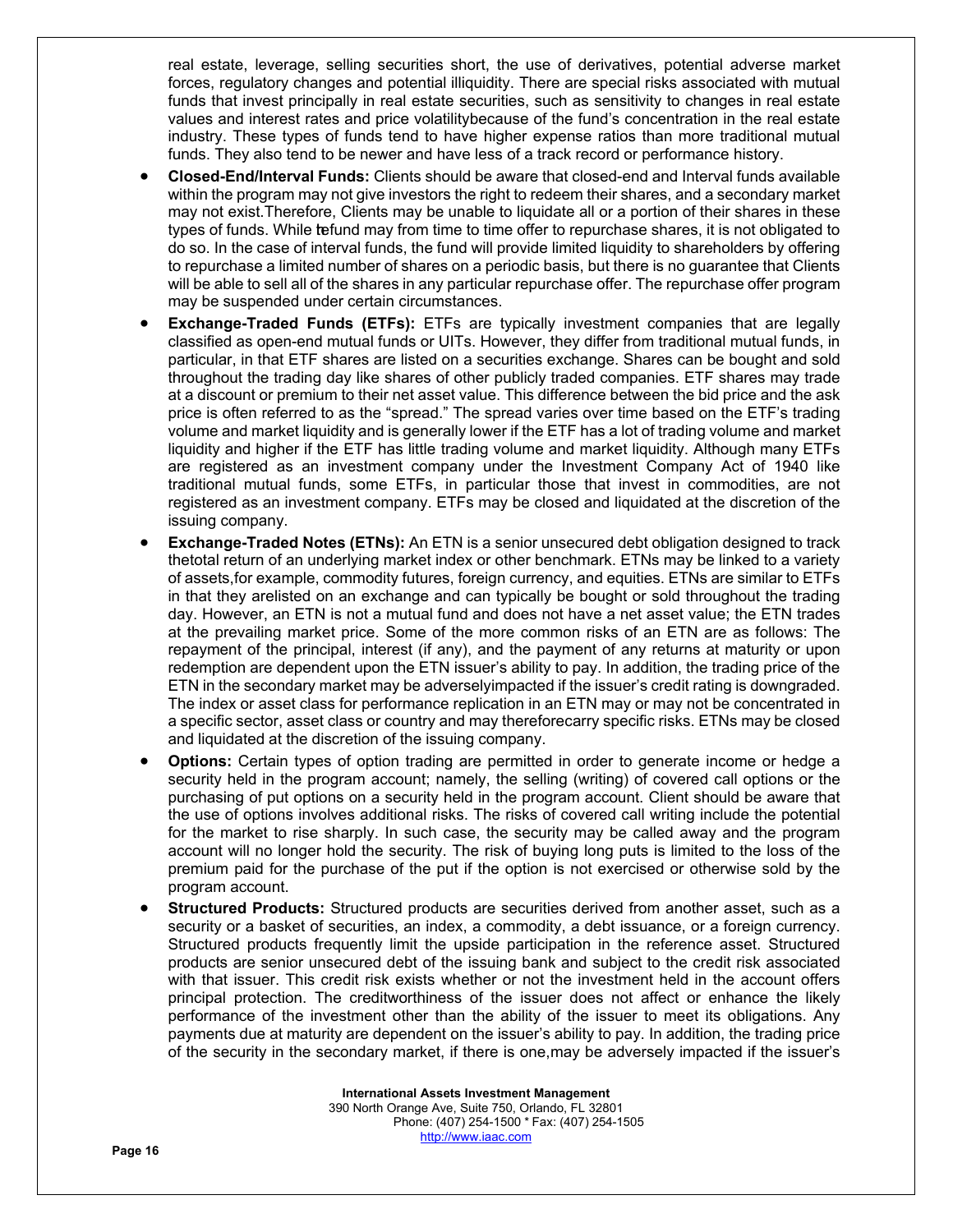credit rating is downgraded. Some structured products offer fullprotection of the principal invested, others offer only partial or no protection. Investors may be sacrificing a higher yield to obtain the principal protection. In addition, the principal protection relates to nominal principal and does not offer inflation protection. An investor in a structured product never has a claim on the underlying investment, whether a security, zero coupon bond, or option. There may be little or no secondary market for the securities and information regarding independent market pricing for the securities may be limited. This is true even if the product has a ticker symbol or has been approved for listing on an exchange. Tax treatment of structured products may be different from other investments held in the account (e.g., income may be taxed as ordinary income even though payment is not received until maturity). Structured CDs that are insured by the FDIC are subject to applicable FDIC limits.

- **High-Yield Debt:** High-yield debt is issued by companies or municipalities that do not qualify for "investment grade" ratings by one or more rating agencies. The below investment grade designation is based on the rating agency's opinion of an issuer that it has a greater risk to repay both principal and interest and a greater risk of default than those issuers rated investment grade. High yield debt carries greater risk than investment grade debt. There is the risk that the potential deterioration of an issuer's financial health and subsequent downgrade in its rating will result in a decline in market value or default. Because of the potential inability of an issuer to make interest and principal payments, an investor may receive back less than originally invested or in some cases, nothing at all. There is also the risk that the bond's market value will decline as interest rates rise and that an investor will not be able to liquidate a bond before maturity.
- **Business Development Companies (BDCs):** BDCs are typically closed-end investment companies. Some BDCs primarily invest in the corporate debt and equity of private companies and may offer attractive yields generated through high credit risk exposures amplified through leverage. As with other high-yield investments, such as floating-rate/leveraged loan funds, private real estate investment trusts ("REITs") and limited partnerships, investors are exposed to significant market, credit, and liquidity risks. In addition, fueled by the availability of low-cost financing, BDCs run the risk of over-leveraging their relatively illiquid portfolios. Due to the illiquid nature of non-traded BDCs, investors' exit opportunities may be limited only to periodic share repurchases by the BDC at high discounts.
- **Variable Annuities:** If a Client purchases a variable annuity that is part of the program, Client will receive a prospectus and should rely solely on the disclosure contained in the prospectus with respect to the terms and conditions of the variable annuity. Client should also be aware that certain riders purchased with a variable annuity may limit the investment options and the ability to manage the subaccounts. Additionally, the decision to liquidate an annuity prior to its maturity date may result in surrender charges and a complete loss of certain benefits for which significant fees may have been previously paid to the annuity issuer.
- **Company Stock:** If company stock is available as an investment option to Client in a retirement plan, and if Client chooses to invest in company stock, Client should understand the risks associated with holding company stock in a retirement plan. These risks may include, but are not necessarily limited to, lack of liquidity, over-dependency on Client's employer, and less flexibility to change the allocation of plan assets. Client should pay careful consideration to the benefits of a diversified portfolio. Although diversification is not a guarantee against loss, it can be an effective strategy to help manage investment risk.

**Past performance is not a guarantee of future returns. Investing in securities and other investments involve a risk of loss that each Client should understand and be willing to bear. Clients are reminded to discuss these risks with the Advisor.** 

# **Item 9 – Disciplinary Information**

**There are no legal, regulatory, or disciplinary events involving IAIM or any of its Management Persons.** IAIM values the trust you place in us. As we advise all Clients, we encourage you to perform the requisite due diligence on any advisor or service provider with whom you partner. Our backgrounds are on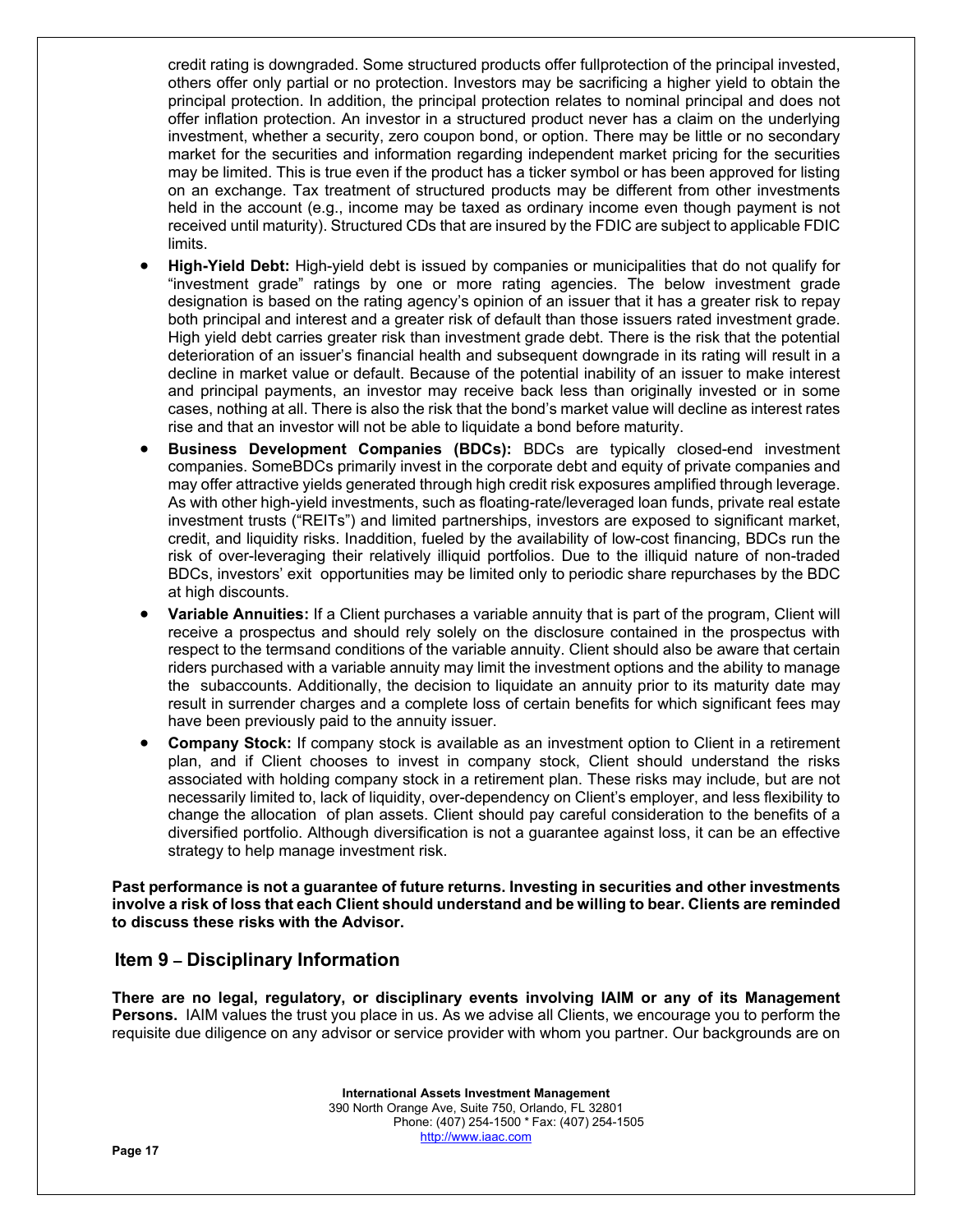the Investment Adviser Public Disclosure website at www.adviserinfo.sec.gov by searching with our firm name or our CRD# 284656.

# **Item 10 – Other Financial Industry Activities and Affiliations**

IAIM is affiliated by common ownership with a broker/dealer, a broker/dealer and registered investment advisor and two registered investment advisors.

# **F. Broker-Dealer Affiliation**

# *Primus Financial Services, LLC*

Primus Financial Services, LLC ("Primus") is a SEC registered broker-dealer and a member of the Financial Industry Regulatory Authority ('FINRA"). IAIM's executive officers also serve as executive officers of Primus. Potential conflicts of interest arise to the extent that these non-IAIM activities may require a significant time commitment from the executive officers, thus limiting the amount of time they can dedicate to management of IAIM.

# **B. Broker-Dealer and Registered Investment Advisor**

# *International Assets Advisory, LLC*

Some IARs are also registered representatives of "IAA. In an IAR's separate capacity as a registered representative, the IAR will typically receive commissions for the implementation of recommendations for commissionable transactions. The recommendation of IAA for trade execution, as well as receipt of additional compensation from IAIM, its IARs and/or management personnel creates a conflict of interest that may impair the objectivity of IAIM and these individuals when making advisory and brokerage recommendations. Potential conflicts of interest also arise to the extent that these non-IAIM activities may require a significant time commitment from some of the IAIM personnel, thus limiting the amount of time they can dedicate to management of advisory Client accounts. Clients are not obligated to implement any recommendation provided by an IAR or IAIM. Neither IAIM nor an IAR will earn ongoing investment advisory fees in connection with any services implemented in the IAR's separate capacity as a registered representative. Additionally, IAIM does not receive any portion of the commissions or other compensation relating to the IAR's recommendations in a broker-dealer capacity. Certain IARs may have received financial support from IAA in the transition of Client accounts to the broker-dealer.

## **C. Registered Investment Advisory Affiliation**

## *Tactical Investment Strategies, LLC*

Tactical Investment Strategies ("Tactical") is a SEC registered investment adviser and is owned by members of IAIM's executive management team. Tactical is recommended as a subadvisor to IAIM Clients from time to time which is a conflict of interest. This conflict of interest affects the ability of IAIM and its IARs to provide Clients with unbiased, objective investment advice concerning the selection of certain subadvisors for Client accounts.

This conflict could mean that other investments that IAIM personnel do not have an interest in may be more appropriate for an IAIM Client than an investment in Tactical. Therefore, a conflict of interest exists in the selection of investments for IAIM Clients. Accordingly, prior to making an investment decision to utilize Tactical as a subadvisor, Clients are encouraged to consider all factors they deem relevant to an investment with Tactical, including the conflicts of interest noted within this Form ADV and in Tactical's Form ADV, and to consult with their outside advisors regarding such potential investment.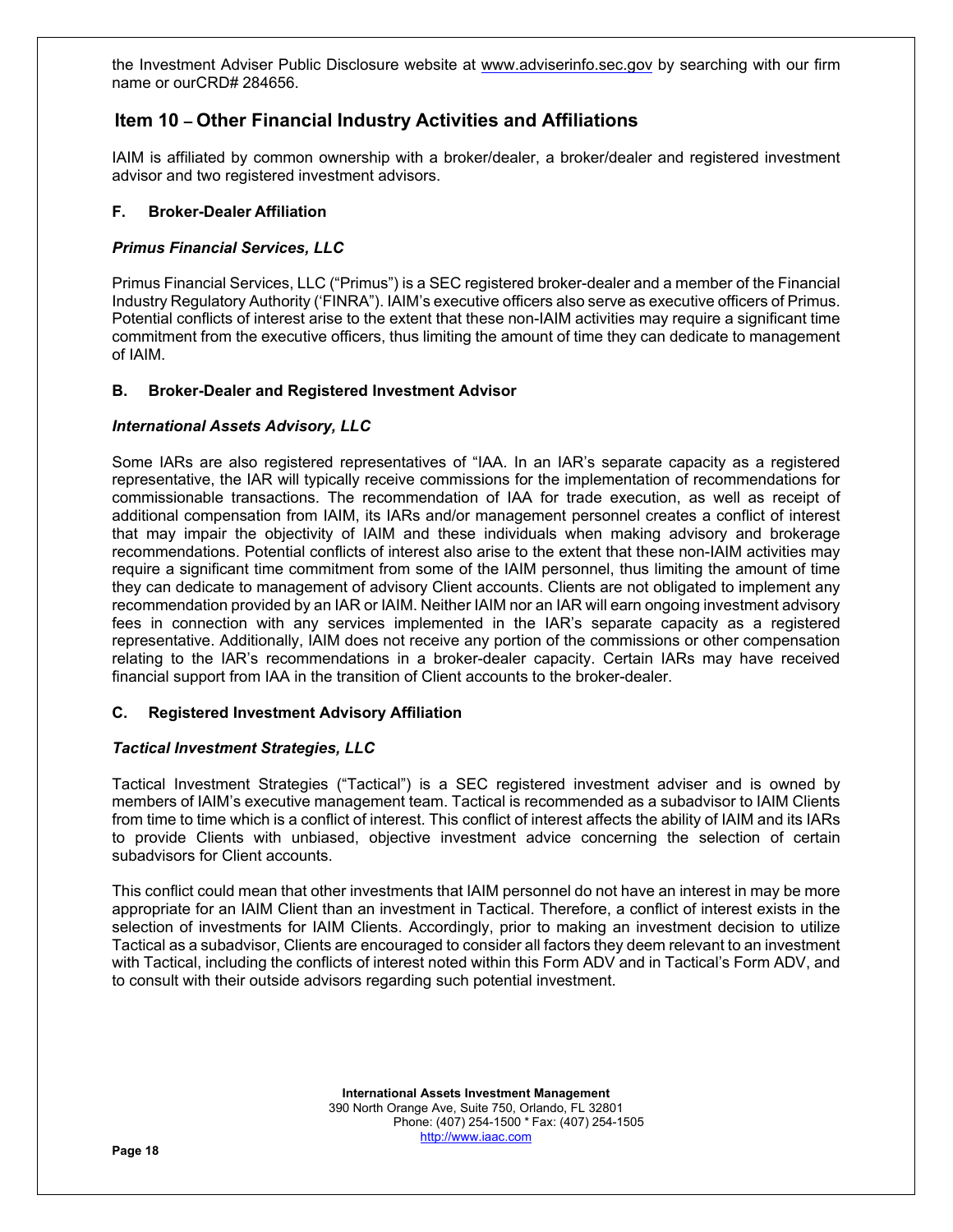## *Global Assets Advisory, LLC*

Global Assets Advisory, LLC ("GAA") is a SEC registered investment advisor. GAA is owned by Pecunia Management, LLC. Certain of GAA's executive officers also serve as officers of IAIM. Potential conflicts of interest arise to the extent that these non-IAIM activities may require a significant time commitment from some of the IAIM personnel, thus limiting the amount of time they can dedicate to management of IAIM.

IAIM addresses these conflicts of interest by disclosing to our Clients: (i) the existence of these conflicts, including the potential for IAIM and its personnel to earn compensation from advisory Clients in addition to IAIM's advisory fees, and (ii) that they are not obligated to purchase recommended investment products or services from our IARs.

# **D. Referrals to Other Investment Advisors; Conflicts of Interest**

As explained in greater detail below in Item 14, IAIM may receive compensation for recommending or selecting both affiliated and unaffiliated investment advisors to provide investment products or services to Clients. IAIM monitors the sales practices and all forms of direct and indirect compensation received by our IARs to ensure they are acting in compliance with IAIM's policies and procedures which are designed to prevent abuses, and to ensure that compensation is within industry standards and compliant with securities laws, rules and regulations.

# **E. Other Conflicts**

Jeffrey Winn, an indirect owner of IAA, Primus, GAA, and IAIM is a non-compensated Board Member of a non-affiliated company, Stanberry Asset Management Partners, LLC. Mr. Winn is bound by Confidentiality and Non-Disclosure agreements.

The IARs that are licensed as registered representatives of IAA are subject to regulations that restrict them from conducting securities transactions away from IAA without written authorization from IAA. Clients should, therefore, be aware that for accounts where IAA serves as the custodian, IAIM is limited to offering services and investment vehicles that are approved by IAA, and may be prohibited from offering services and investment vehicles that may be available through other broker/dealers and custodians.

As a result of the facts that certain IARs are licensed with IAA, IAA is responsible for supervising certain activities of IAIM to the extent IAIM manages assets at a broker/dealer and custodian other than IAA. IAA charges a fee for this oversight. This situation presents a conflict of interest in that IAIM has a financial incentive to recommend that you maintain your account with IAA rather than another broker/dealer in order to avoid the oversight fee. However, to the extent IAIM recommends you use IAA for such services, it is because IAIM believes that it is in your best interest to do so based on the quality and pricing of the execution, benefits of an IAIM platform for brokerage and advisory accounts, and other services provided by IAA.

## **F. Insurance Agency Affiliations**

Some IARs serve as licensed insurance professionals. Implementations of insurance recommendations are separate and apart from an IAR's role with IAIM. As insurance professionals, IARs may receive customary commissions and other related revenues from the various insurance companies whose products are sold. IARs are not required to offer insurance products from any particular insurance company. Commissions generated by insurance sales do not offset regular advisory fees. This situation causes a conflict of interest in recommending certain products of the insurance companies, which is mitigated by the fact that Clients are under no obligation to implement any recommendations made by IAIM or its IARs.

> **International Assets Investment Management**  390 North Orange Ave, Suite 750, Orlando, FL 32801 Phone: (407) 254-1500 \* Fax: (407) 254-1505 http://www.iaac.com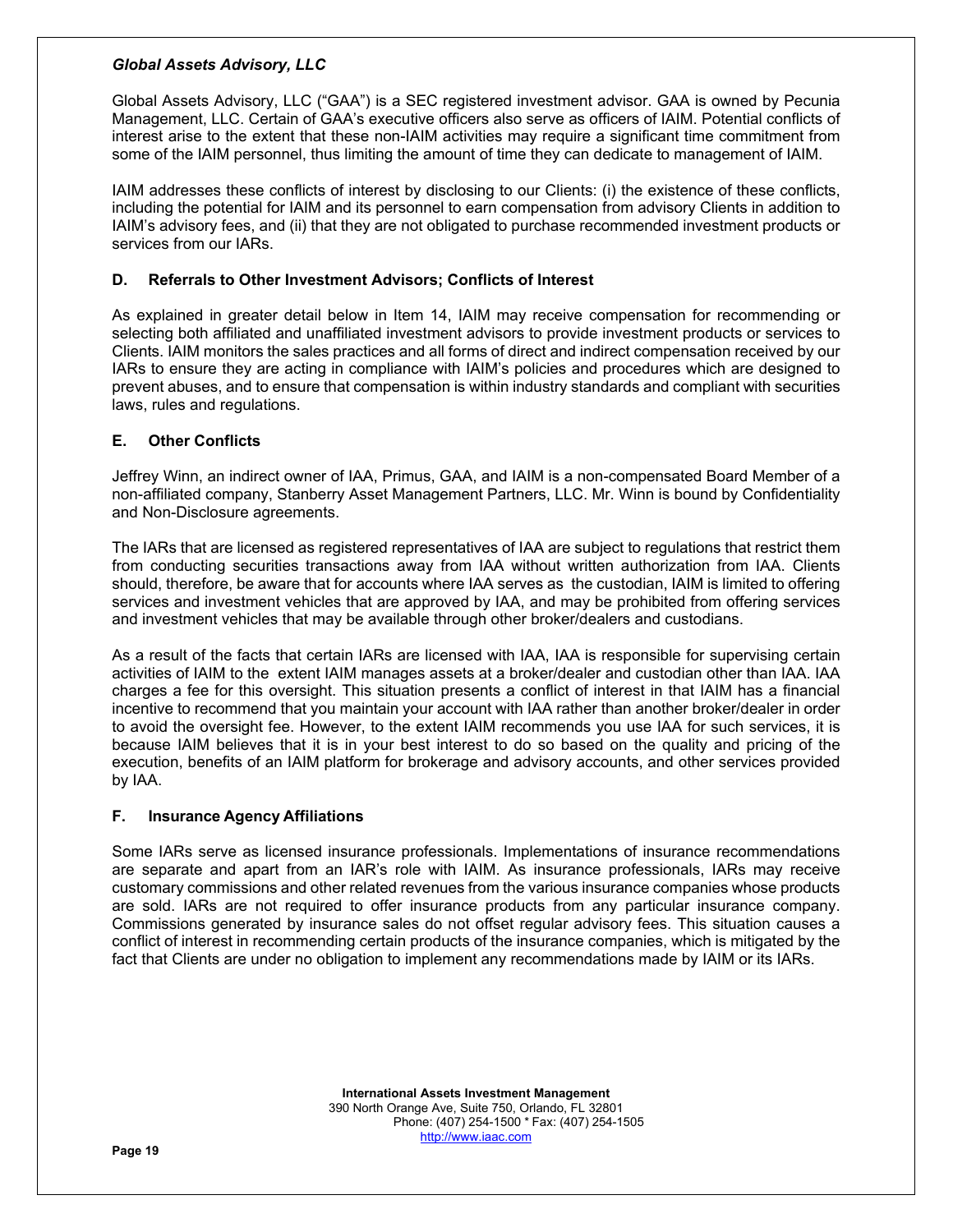# **Item 11 - Code of Ethics, Participation or Interest in Client Transactions and Personal Trading**

# **A. Code of Ethics**

IAIM has implemented a Code of Ethics that defines our fiduciary commitment to each Client. This Code of Ethics applies to all persons associated with IAIM (our "Supervised Persons"). The Code of Ethics was developed to provide general ethical guidelines and specific instructions regarding our duties to our Clients. IAIM and its Supervised Persons owe a duty of loyalty, fairness, and good faith towards each Client. Each Supervised Person is obligated to adhere not only to the specific provisions of the Code, but also to the general principles that guide the Code. The Code of Ethics covers a range of topics that address Supervised Persons ethics and conflicts of interest. To request a copy of our Code of Ethics, please contact us at (407) 257-1500.

# **B. Personal Trading with Material Interest**

IAIM allows its Supervised Persons to purchase or sell the same securities that may be recommended to and purchased on behalf of Clients. IAIM does not act as principal in any transactions. In addition, IAIM does not act as the general partner of a fund or advise an investment company. IAIM does not have a material interest in any securities traded in Client accounts.

# **C. Personal Trading in Same Securities as Clients**

IAIM allows its Supervised Persons to purchase or sell the same securities that may be recommended to and purchased on behalf of Clients. Owning the same securities we recommend (purchase or sell) to you presents a potential conflict of interest that, as fiduciaries, we must disclose to you and mitigate through policies and procedures. As noted above, we have adopted a Code of Ethics, which addresses insider trading (material non-public information controls) and personal securities reporting procedures. When trading for personal accounts, Supervised Persons may have a conflict of interest if trading in the same securities. The fiduciary duty to act in the best interest of its Clients can potentially be violated if personal trades are made with more advantageous terms than Client trades, or by trading based on material nonpublic information. This risk is mitigated by thorough review and reporting of personal securities transactions by its Supervised Persons for review by the Chief Compliance Officer ("CCO") or delegate. We have also adopted written policies and procedures to detect the misuse of material, non-public information.

# **D. Personal Trading at Same Time as Client**

While IAIM allows our Supervised Persons to purchase or sell the same securities that may be recommended to and purchased on behalf of Clients, such trades are typically aggregated with Client orders or traded afterwards. At no time will any Supervised Person transact in any security to the detriment of any Client.

# **Item 12 – Brokerage Practices**

# **A. Recommendation of Custodians**

With limited exceptions, IARs registered with IAA recommend that Clients establish accounts at IAA. IAA clears its securities transactions through RBC Correspondent Services, a division of RBC Capital Markets, LLC, an unaffiliated entity. Clients are encouraged to evaluate IAA and RBC before opening an account.

Please refer to Items 5 and 10 of this Disclosure Brochure for a more detailed description of our relationship with IAA and the policies implemented by IAIM to monitor and mitigate the existing conflicts of interest.

IAIM also has an arrangement with Axos Clearing, LLC ("Axos") through which Axos provides us with "institutional platform services". IAIM is not affiliated with Axos. The institutional platform services include, among others, brokerage, custody, and other related services. Axos institutional platform services that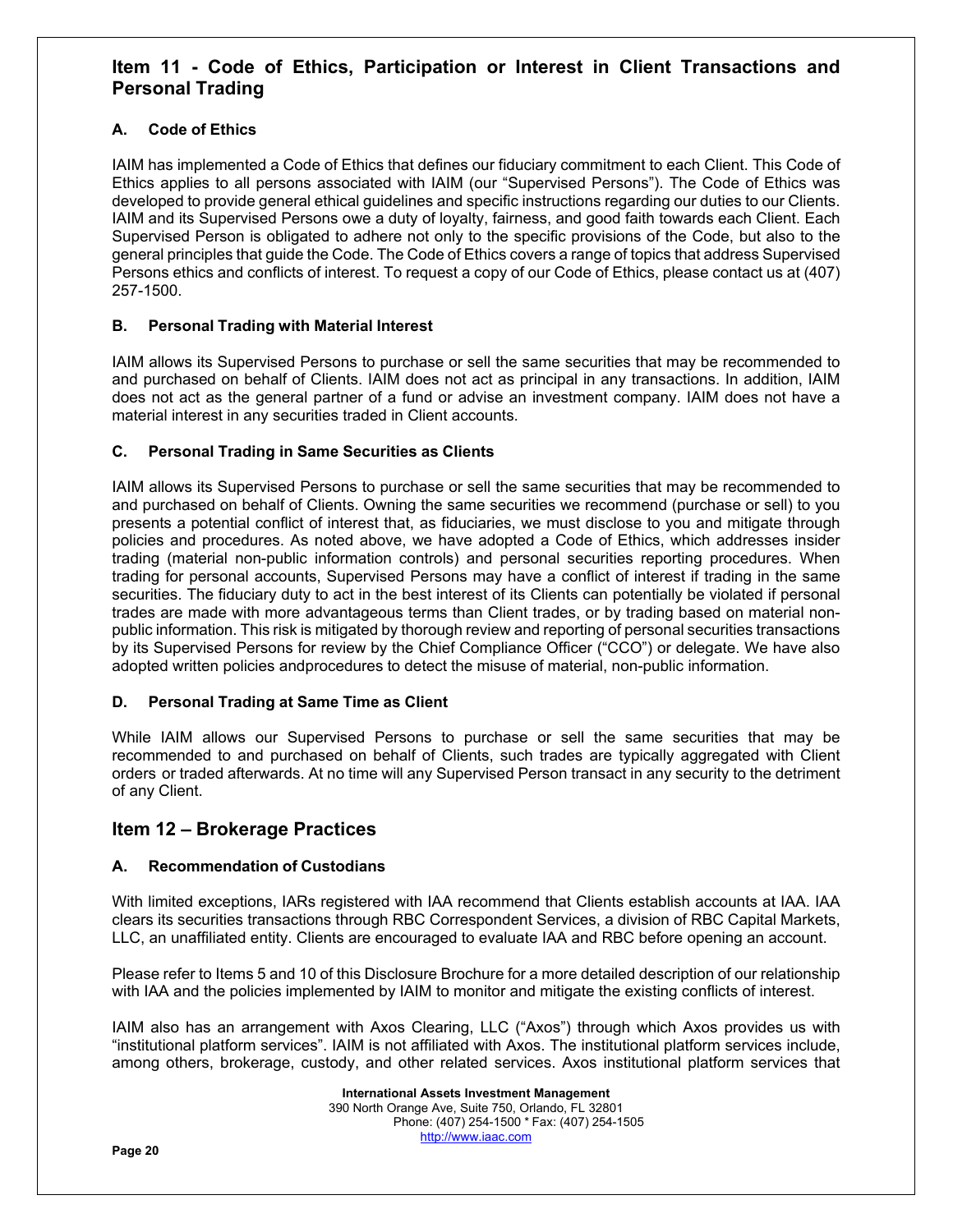assist us in managing and administering Clients' accounts include software and other technology that: (i) provide access to Client account data (such as trade confirmations and account statements); (ii) facilitate trade execution and allocate aggregated trade orders for multiple Client accounts; (iii) provide pricing and other market data; (iv) facilitate payment of fees from its Clients' accounts; and (v) assist with back-office functions, recordkeeping and Client reporting.

Both RBC and Axos offer other services intended to help us manage and further develop our advisory practice. Such services include, but are not limited to, performance reporting, financial planning, contact management systems, third party research, publications, access to educational conferences, roundtables and webinars, practice management resources, access to consultants and other third party service providers who provide a wide array of business related services and technology to IAIM and our IARs.

RBC generally does not charge its advisor Clients separately for custody services but is compensated by account holders through transaction related or asset based fees for securities trades that are executed through the broker-dealer or that settle into the broker-dealer's accounts (i.e., transactions fees are charged for certain no-load mutual funds, commissions are charged for individual equity and debt securities transactions). Axos does charge IAIM Clients for custody services.

Additionally, as a result of IAIM's agreement with Envestnet, Inc. IAIM has access to the Pershing Advisor Solutions platform which provides IAIM with brokerage, custody, and other related services. IAIM is not affiliated with Envestnet or Pershing. The Envestnet/Pershing platform services assist us in managing and administering Clients' accounts include software and other technology that: (i) provide access to Client account data (such as trade confirmations and account statements); (ii) facilitate trade execution and allocate aggregated trade orders for multiple Client accounts; (iii) provide pricing and other market data; (iv) facilitate payment of fees from its Clients' accounts; and (v) assist with back-office functions, recordkeeping and Client reporting. Envestnet/Pershing does charge IAIM Clients for custody services.

The factors considered by IAIM when making a recommendation are the broker-dealer's ability to provide professional services, our experience with the broker-dealer, the broker-dealer's reputation, and the brokerdealer's quality of execution services and costs of such services, among other factors. However, our recommendation of IAA creates a significant conflict of interest because the receipt of additional compensation creates a strong incentive for IAIM to continue recommending IAA.

Under our TPAM program, the TPAM is responsible for determining best execution and typically predetermines the broker-dealer relationship as should be detailed in the TPAM's disclosure documents and agreements, which should be carefully reviewed by Clients.

IAIM does not receive Client referrals as an incentive to use IAA or any other brokerage to hold Client assets, and with the exception of the TPAM Program, IAIM does not permit a Client to direct brokerage.

While IAA receives economic benefits from its Custodians, we believe they provide quality execution and related services for our Clients at competitive prices. Price is not the sole factor IAIM considers in evaluating best execution and the recommendation of the Custodian. IAIM also considers the quality of the brokerage services provided by the Custodians, including each firm's reputation, execution capabilities, commission rates, and responsiveness to our Clients and our firm.

Clients are free to use whatever broker-dealer/custodian they choose to implement financial planning recommendations. However, if a Client choses to use IAIM for his/her investment advisory services the Client must use the services of either IAA or Axos. Please see Item 14 – Client Referrals and Other Compensation.

The Custodians also makes available to IAIM other products and services that benefit IAIM but may not benefit its Clients' accounts. These benefits may include national, regional, or IAIM specific educational events organized and/or sponsored by the Custodian. Other potential benefits may include occasional business entertainment of IAIM personnel by personnel of the Custodian, including meals, invitations to sporting events, including golf tournaments, and other forms of entertainment, some of which may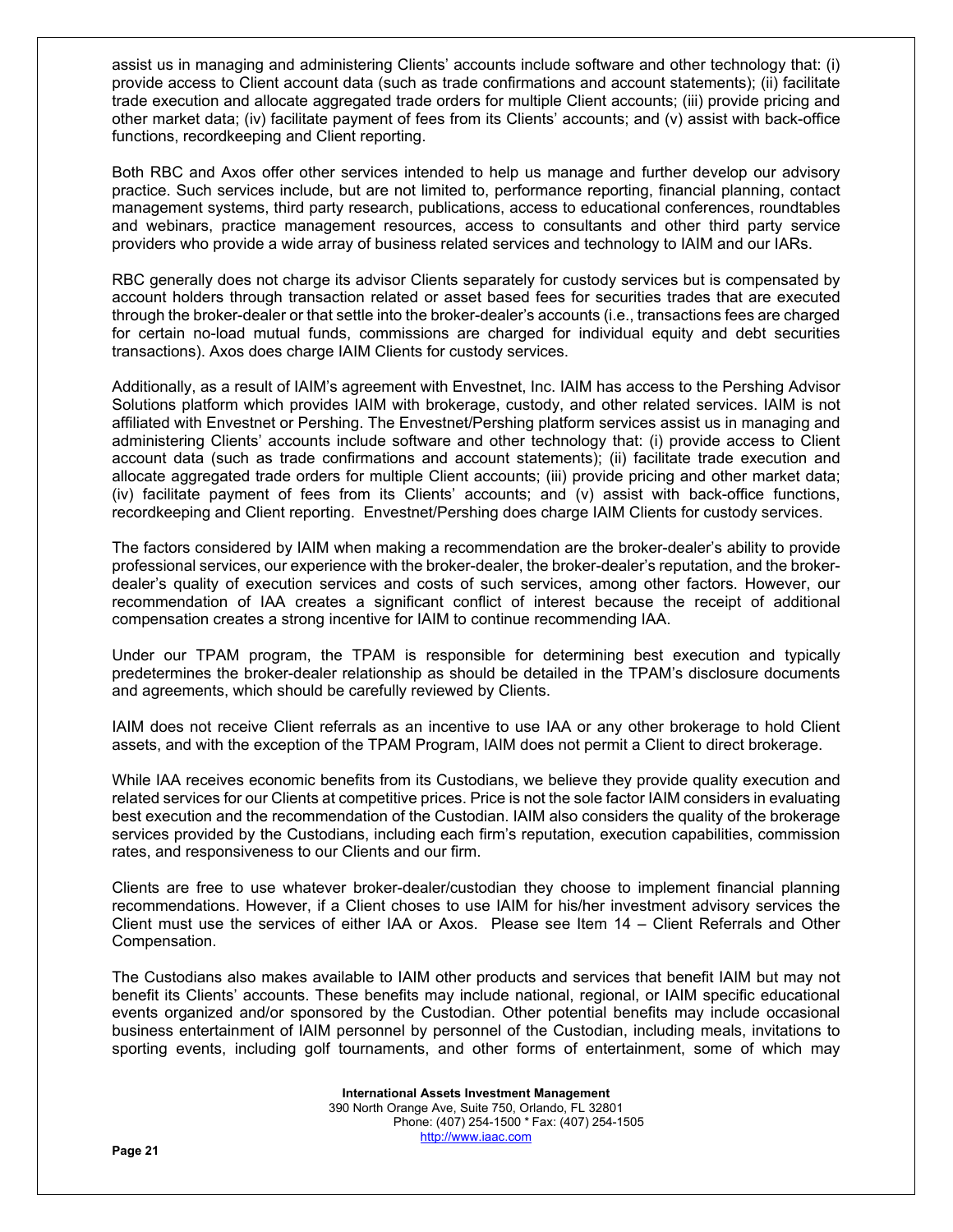accompany educational opportunities. Other of these products and services assist IAIM in managing and administering Clients' accounts. These include software and other technology (and related technological training) that provide access to Client account data (such as trade confirmations and account statements), facilitate trade execution (and allocation of aggregated trade orders for multiple Client accounts), provide research, pricing information and other market data, facilitate payment of IAIM's fees from its Clients' accounts, and assist with back-office training and support functions, recordkeeping and Client reporting. Many of these services generally may be used to service all or some substantial number of IAIM's accounts, including accounts not maintained at the Custodian providing the services. The Custodians also make available to IAIM other services intended to help IAIM manage and further develop its business enterprise. These services may include professional compliance, legal and business consulting, publications and conferences on practice management, information technology, business succession, regulatory compliance, employee benefits providers, human capital consultants, insurance, and marketing. In addition, a Custodian may make available, arrange, and/or pay vendors for these types of services rendered to IAIM by independent third parties. A Custodian may discount or waive fees it would otherwise charge for some of these services or pay all or a part of the fees of a third-party providing these services to IAIM.

These support services are provided by the Custodians to IAIM based on the overall relationship. It is not the result of soft dollar arrangements or any other express arrangements with the Custodians on whole or individually. IAIM anticipates that it will continue to receive these support services regardless of the volume of Client transactions executed by IAIM or its Clients with the Custodian. Clients do not pay more because of these arrangements. While, as a fiduciary, IAIM endeavors to act in its Clients' best interests, IAIM's recommendation that Clients maintain their assets in accounts at a given Custodian may be based in part on the benefit to IAIM of the availability of some of the foregoing products and services and other arrangements and not solely on the nature, cost or quality of custody and brokerage services provided by the Custodian, which creates a potential conflict of interest.

Following are additional details regarding the brokerage practices of the Advisor:

*1. Soft Dollars -* Soft dollars are revenue programs offered by broker-dealers/custodians whereby a RIA enters into an agreement to place security trades with the broker-dealer/custodian in exchange for research and other services. IAIM does not participate in soft dollar programs sponsored or offered by any broker-dealer/custodian. However, IAIM and its IARs do receive certain benefits from the Custodians. Please see above and Item 14 – Client Referrals and Other Compensation.

*2. Brokerage Referrals -* IAIM does not receive any compensation from any third party in connection with the recommendation for establishing a brokerage account.

*3. Directed Brokerage -* All Clients are serviced on a "directed brokerage basis", where IAIM will place trades within the established account[s] at IAA, Axos or Pershing via Envestnet. Further, all Client accounts are traded within their respective brokerage account[s] at the Custodian. The IAR will not engage in any principal transactions (i.e., trade of any security from or to the Advisor's own account) or cross transactions with other Client accounts (i.e., purchase of a security into one Client account from another Client's account[s]). IAIM will not be obligated to select competitive bids on securities transactions and does not have an obligation to seek the lowest available transaction costs. These costs are determined by the Custodian.

*4.* **Aggregating and Allocating Trades** - The primary objective in placing orders for the purchase and sale of securities for Client accounts is to obtain the most favorable net results taking into account such factors as 1) price, 2) size of order, 3) difficulty of execution, 4) confidentiality and 5) skill required of the Custodian. IAIM will execute its transactions through the Custodian as directed by the Client. IAIM may aggregate orders in a block trade or trades when securities are purchased or sold through the Custodian for multiple (discretionary) accounts. If a block trade cannot be executed in full at the same price or time, the securities actually purchased or sold by the close of each business day must be allocated in a manner that is consistent with the initial pre-allocation or other written statement. This must be done in a way that does not consistently advantage or disadvantage particular Client accounts.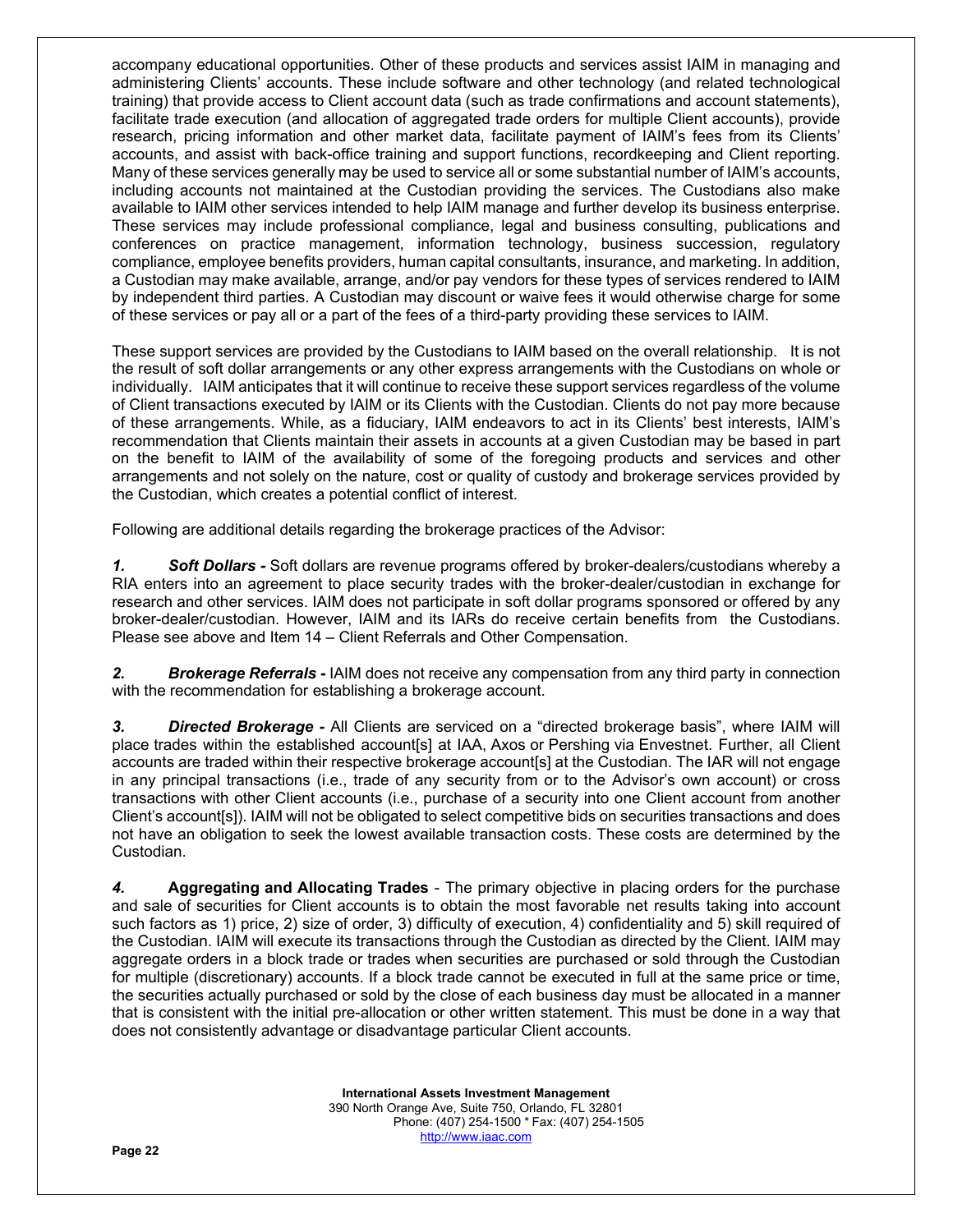# **Item 13 – Review of Accounts**

# **A. Frequency of Reviews**

Client accounts are monitored on a regular basis by IARs and IAIM home office personnel. Formal reviews are generally conducted at least annually or more frequently depending on various factors.

## **B. Causes for Reviews**

Accounts may be reviewed as a result of major changes in economic conditions, known changes in the Client's financial situation, and/or large deposits or withdrawals in the Client's account(). The Client is encouraged to notify their IAR if changes occur in the Client's personal financial situation that might adversely affect the Client's investment plan. Additional reviews may be triggered by material market, economic or political events.

# **C. Review Reports**

The Client will receive brokerage statements no less than quarterly from the Custodian. These brokerage statements are sent directly from the Custodian to the Client. The Client may also establish electronic access to the Custodian's website so that the Client may view these reports and their account activity. Client brokerage statements will include all positions, transactions and fees relating to the Client's account[s]. The IAR may also provide Clients with periodic consolidated reports regarding their holdings, allocations, and performance.

# **D. Financial Plans**

Financial plans are reviewed as they are submitted to IAIM by IARs. Since each plan may vary in scope and services needed, the reviewer will identify that all required paperwork has been submitted for each Client plan. The reviewer will then make sure that the overall plan is in good order. In the event, there is an issue with the required paperwork and or content of plan the reviewer will work with the IAR to resolve any issues. All reviewers are IAIM home office employees and members of the firm's operations or compliance departments.

# **Item 14 – Client Referrals and Other Compensation**

IAIM may enter into agreements with TPAMs whereby IAIM acts as a solicitor for investment advisory services. IAIM receives a portion of advisory fees charged by the TPAM. Pursuant to such arrangements (which are disclosed in advance of a Client agreement) the IAR arranges for the delivery of Disclosure Brochures or other related material relative to advisory services to be provided to the Client through the solicitor. This referral activity represents a conflict of interest because of the compensation received by IAIM. Please refer to Items 4 and 5 for further details.

Similarly, IAIM may enter into written agreements with non-supervised persons and organizations for them to provide Client referrals to IAIM. These individuals and organizations act as solicitors to IAIM under federal securities rules ("Solicitor"). These Solicitors are obliged to provide IAIM's Form ADV Part 2A and a separate disclosure document relating to the Solicitor's relationship with IAIM to each potential Client. IAIM pays these Solicitors for their services. A Client referred to IAIM by a Solicitor will not pay a higher advisory fee to IAIM as a result of the referral.

Clients are urged to read Section 5D above Other Compensation Paid to IAIM which includes Mutual Fund Share Class Considerations, No Transaction Fee Mutual Fund Program Considerations, Clearing/Execution Compensation and Payments on Account Balances. TPAM Program Considerations. Other Compensation Paid to IARs, Model-related Compensation and Compensation Relating to Outside Business Activities.

> **International Assets Investment Management**  390 North Orange Ave, Suite 750, Orlando, FL 32801 Phone: (407) 254-1500 \* Fax: (407) 254-1505 http://www.iaac.com

**Page 23**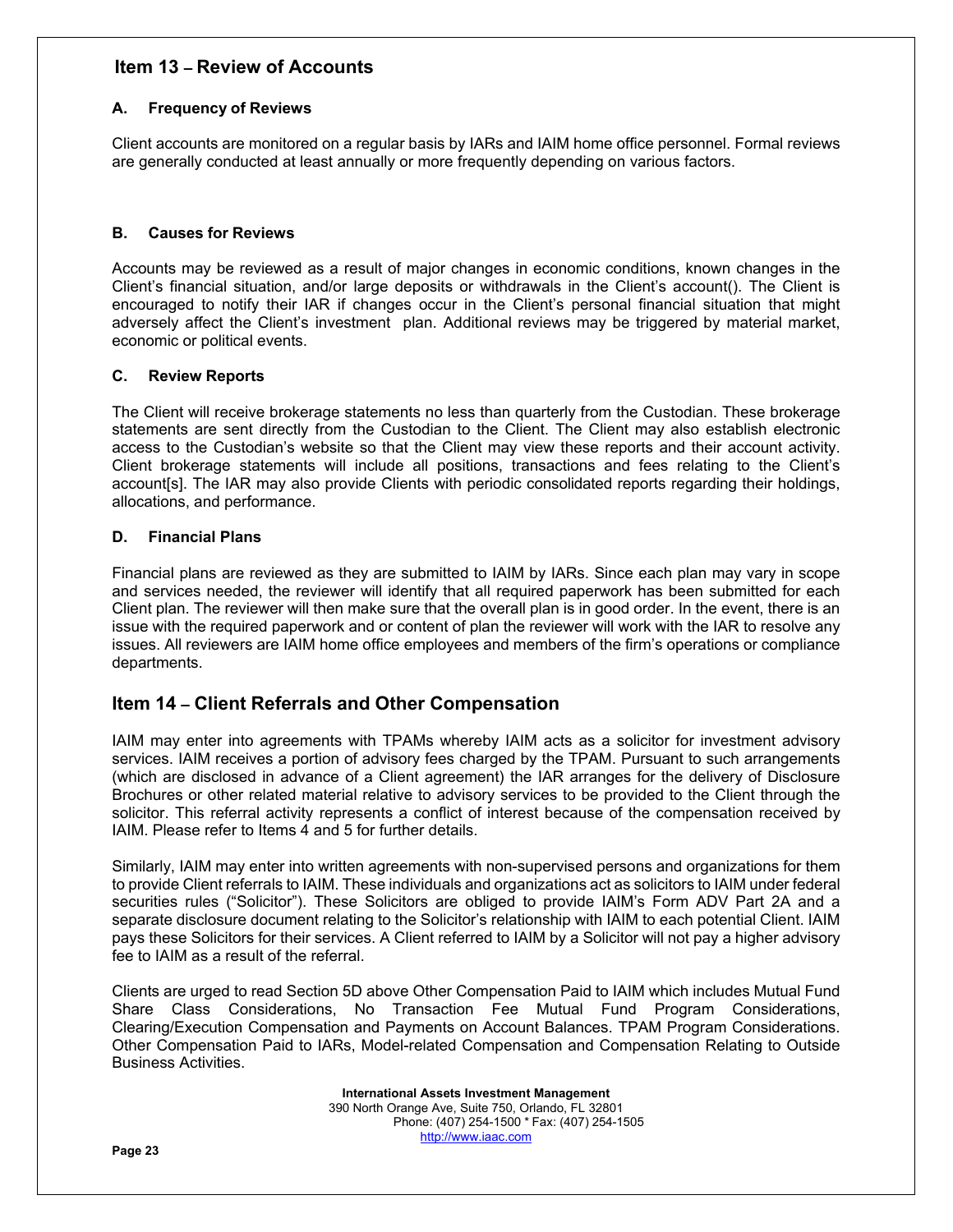## **Compensation Received by our Affiliated Broker Dealer IAA**

#### *Cash and Cash Sweeps*

IAA, through RBC, offers a cash sweep option in all accounts. Under RBC's Insured Deposits Program ("Program"), funds placed into the Program earn interest on the uninvested cash balances in your account by automatically placing ("sweeping") cash balances into a sweep vehicle until such balances are invested or otherwise needed to satisfy obligations arising in connection with your account (e.g. distributions and purchases.) The yield on such balances varies based on prevailing interest rates.

Balances that are swept under the Program are placed into interest bearing deposit accounts at Program banks. RBC sets a total limit on how much you can place into participating banks under the Program, currently \$5,000,000 (\$10 million for account held jointly). If your deposit account balances exceed the limit, RBC automatically invests the additional available cash balances in your account in shares of a money market fund called RBC U.S. Government Money Market Fund ("RBC Fund"), per the terms and condition and disclosure provided by RBC.

FDIC insurance covers deposit account balances at a Program bank up to \$250,000 per depositor in each recognized insurable capacity (e.g., individual, joint, IRA, etc.). This amount is an aggregate amount of cash deposits at all banks by the depositor. Any funds above of this amount are not principally protected in the event of bank failure. Cash you hold in these banks outside of the Program may reduce the FDIC coverage you receive for cash held under the Program because your cash assets are typically aggregated at each bank for coverage purposes.

Money placed in the RBC Government Fund or an alternative money market fund outside of the Program are covered by SIPC, which protects against custodial risk (and not a decline in market value) when a brokerage firm fails by replacing missing securities and cash up to a limit of \$500,000, of which \$250,000 may be cash. For more information on SIPC coverage, please visit www.sipc.org.

RBC has provided us with the RBC Insured Deposit Sweep program as the default cash sweep program for all Clients. RBC compensates IAA on the cash balances based upon a percentage of the Federal Funds rate. IAA has no ability to change or influence the rate of return on the cash sweep balance as this is solely determined by RBC. The rate can be modified by RBC based upon the interest rate environment. IAIM has an incentive to recommend that Clients select the Program because IAA receives revenue sharing payments from RBC on RBC Insured Deposits. That revenue sharing is based on IAA's aggregate Client assets placed into the Program; prevailing interest rates; and a rate compression schedule that reduces our payout as rates decrease. The interest rate provided to you through the Program is lower than market rates and other available cash alternatives because the rate you receive after the revenue sharing to IAA and others (e.g., RBC) are paid, i.e., the revenue sharing lowers your rate of return. These payments create a conflict of interest, as IAIM has an incentive to recommend that Clients opt into the Program. However, our IARs do not receive any portion of the cash sweep vehicle compensation paid to IAA and have no additional incentive to recommend a cash balance.

Should you wish to not participate in the Program you can choose an alternative cash investment option (i.e. a money market fund). With respect to cash investment alternatives, such investments do pay revenue to IAA, but any revenue received is credited back to the client. Cash alternatives may also have interest rates that are higher than under the Program, cash invested in money markets is not swept it is traded), may not be immediately available, and is not FDIC insured, though it would be protected by SIPC for certain losses (please see www.sipc.org).

Whether you are investing in a sweep asset or other cash alternative, you should consider that, if you are paying an ongoing advisory fee on your cash investment, and that fee is higher than the rate of interest your cash is paying, you will lose money on cash reserves. The losses will be magnified in the Program due to the revenue sharing described above. When speaking with your IAR, you should discuss whether one of these funds or other cash equivalent investments better suit your liquidity needs.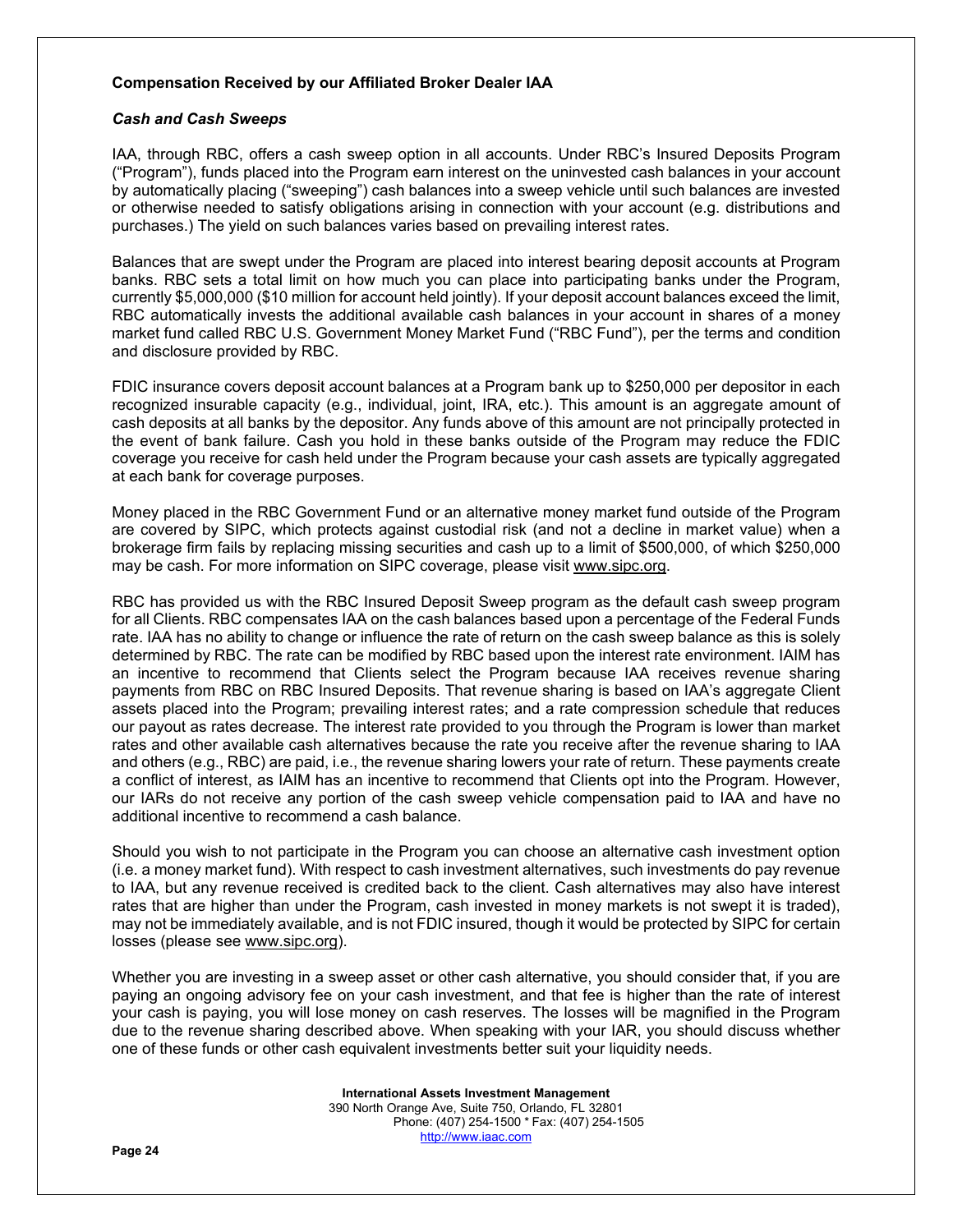#### *Margin Interest*

Advisory accounts have access to margin loans through RBC. Clients will only be charged interest on the money they borrow – the RBC Express Credit debit balance. The interest rates on RBC Express Credit Loans are usually lower than consumer loan rates. A Client must complete a "RBC Express Credit Account Agreement and Application" to be approved for margin.

The rate of interest charged to the account is equal to the Base Lending Rate plus a sliding scale of percentages according to the size of the debit balance. The Base Lending Rate is determined by RBC based on various commercially recognized rates of interest in addition to competitive interest rates. These rates vary according to market conditions and RBC reserves the right to determine which rates, or combination of rates, will apply.

IAA often retains the difference between the Base Lending Rate and the rate charged to the client. This receipt of interest creates a conflict of interest for IAIM. As is customary for all margin extended to Clients by any broker-dealer and/or clearing firm, Clients will receive regular monthly statements that include a statement for the interest period and calculated from the settlement date for each transaction.

#### *Incentive Compensation from Clearing Firm*

In 2018 IAA engaged RBC Correspondent Services, a division of RBC Capital Markets, LLC ("RBC") as its new clearing and custody partner. As part of the agreement IAA received compensation consisting of an incentive payment and conversion assistance to select RBC.

Clients should be aware, therefore, that IAA's receipt of additional compensation from RBC created a conflict of interest since the benefits from RBC could influence IAA's choice of RBC over other custodians that do not furnish similar benefits. However, IAA and IAIM's commitment to its Clients and the policies and procedures it has adopted are designed to limit any interference with IAIM's independent decision-making process when choosing the most appropriate custodians for our Clients.

# **Item 15 – Custody**

IAIM does not accept or maintain custody of any Client accounts, except for the authorized deduction of the advisory fee and in the instance where a Client executes a standing letter of authority. All Clients must place their assets with a "qualified custodian". Clients are required to engage the Custodian to retain their funds and securities and direct IAIM to utilize the Custodian for the Client's security transactions. IAIM encourages Clients to review statements provided by the Custodian carefully and contact their IAR or IAIM's compliance department with questions.

#### *Consolidated Statements*

IAIM Clients may also receive consolidated statements for their managed accounts from their IAR that are in addition to the statements Clients receive from the account Custodian. IAIM urges you to compare the account statements you receive from your account Custodian and the consolidated statements you receive from your IAR. While account holdings and asset valuations should generally match, for the purpose of calculating performance and account valuations on your managed account, the consolidated statement month-end market values sometimes differs from the account Custodian's month end values. The three most common reasons why these values may differ are differences in the manner in which accrued interest is calculated, the date upon which "as of" dividends and capital gains are reported and statement date vs. trade date valuations.

If you believe there are material discrepancies between your custodial statements and the consolidated statements you receive from your IAR, please contact IAIM's compliance department directly at (407) 254- 1500.